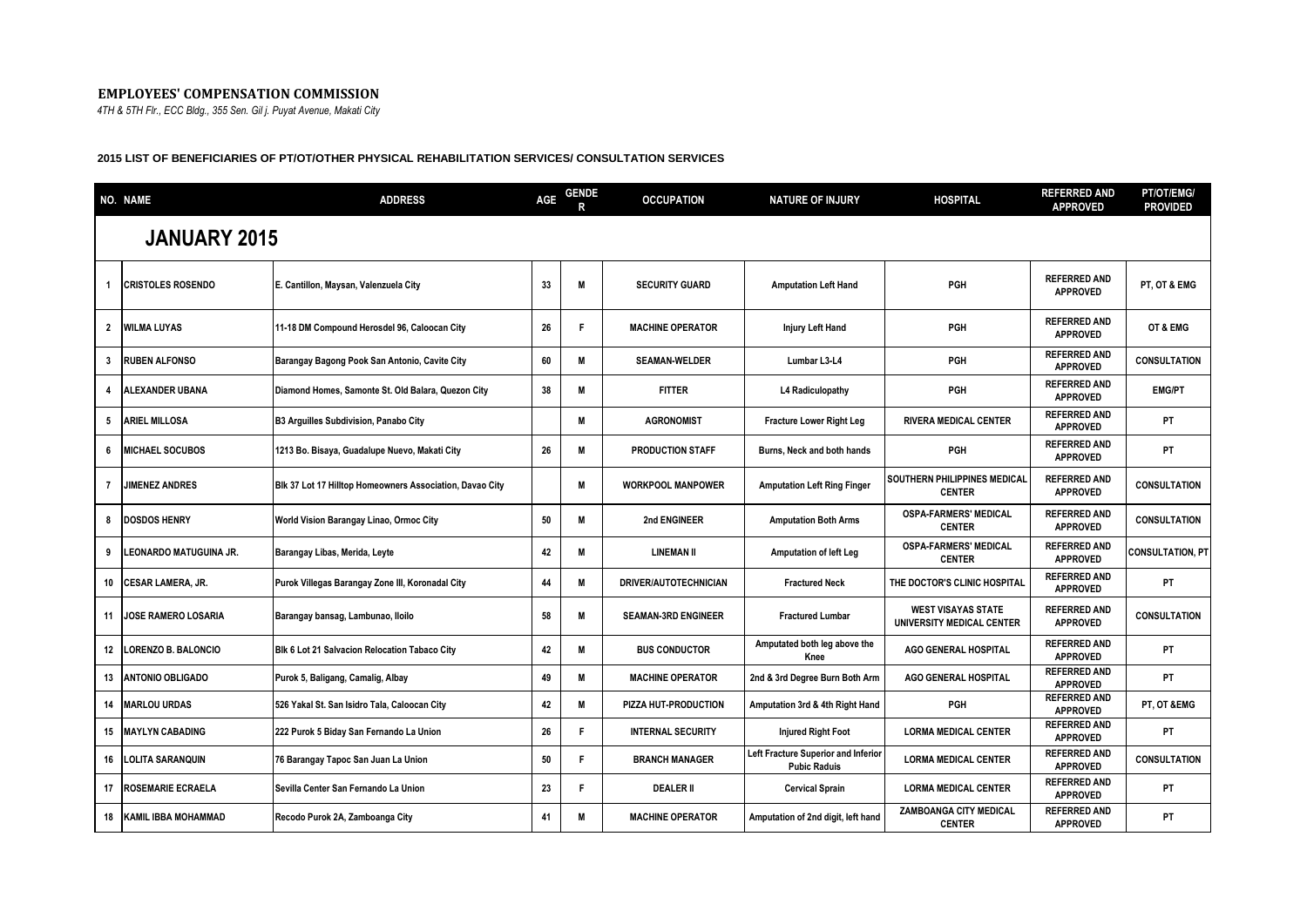|    | <b>NO. NAME</b>              | <b>ADDRESS</b>                                                      | AGE | <b>GENDE</b> | <b>OCCUPATION</b>               | <b>NATURE OF INJURY</b>                                            | <b>HOSPITAL</b>                                   | <b>REFERRED AND</b><br><b>APPROVED</b> | PT/OT/EMG/<br><b>PROVIDED</b> |
|----|------------------------------|---------------------------------------------------------------------|-----|--------------|---------------------------------|--------------------------------------------------------------------|---------------------------------------------------|----------------------------------------|-------------------------------|
| 19 | <b>CORNELIO JAY SINGZON</b>  | Brgy. Marvel Evaquez St., Isabel, Leyte                             | 34  | M            | <b>ABLE SEAMAN</b>              | C3-4, C4-5, C5-6                                                   | <b>OSPA-FARMERS' MEDICAL</b><br><b>CENTER</b>     | <b>REFERRED AND</b><br><b>APPROVED</b> | PT                            |
|    | FEBRUARY 2015                |                                                                     |     |              |                                 |                                                                    |                                                   |                                        |                               |
| 20 | <b>ERWIN WAGAN</b>           | Barangay San Manuel Dagot Road, Puerto Princesa, Palawan            | 21  | M            | <b>AIRCON TECHNICIAN</b>        | Amputation of 2/3 Left Forearm &<br><b>Contractures Right Hand</b> | PGH                                               | <b>REFERRED AND</b><br><b>APPROVED</b> | PT & EMG                      |
| 21 | <b>CEASAR DATAN</b>          | 22 Tindalo St. Engineer Hills North Signal. Taguig City             | 35  | M            | <b>WAREHOUSE ASSISTANCE</b>     | <b>Fractured Right Ankle</b>                                       | PGH                                               | <b>REFERRED AND</b><br><b>APPROVED</b> | <b>EMG/PT</b>                 |
| 22 | <b>EDDIE BEGUIRAS</b>        | Blk 37 F Maya-Maya St. Kaunlaran NBBS, Navotas                      | 41  | M            | <b>OPERATOR PRINTING</b>        | Fractured 3rd & 4th left Finger                                    | PGH                                               | <b>REFERRED AND</b><br><b>APPROVED</b> | PT & EMG                      |
| 23 | <b>IOSEFINO R. ALMODIEL</b>  | Phase I Callejo B34 L20 Villa De Calamba, La Mesa Calamba<br>Laguna | 59  | M            | <b>GRINDER OPERATOR</b>         | <b>Left hand Weakness</b>                                          | <b>CALAMBA MEDICAL CENTER</b>                     | <b>REFERRED AND</b><br><b>APPROVED</b> | <b>EMG</b>                    |
| 24 | <b>JONATHAN BARBOZA</b>      | 53 Bisig ng Nayon Caloocan City                                     | 43  | M            | <b>MACHINE OPERATOR/HELPER</b>  | <b>Amputation Left Leg</b>                                         | PGH                                               | <b>REFERRED AND</b><br><b>APPROVED</b> | <b>EMG/PT</b>                 |
| 25 | <b>HERMINIO BAUTISTA</b>     | 97-B M.L. Quezon St. Hagonoy, Taguig City                           | 39  | M            | COOK                            | Pain on Left Leg                                                   | PGH                                               | <b>REFERRED AND</b><br><b>APPROVED</b> | PT & EMG                      |
| 26 | <b>ALRBEN RELUCIO</b>        | 85 Sambakai Barangay 201 Kalayaan, Pasay City                       | 30  | M            | <b>COMPANY DRIVER</b>           | Fracture Left Hip Joint                                            | PGH                                               | <b>REFERRED AND</b><br><b>APPROVED</b> | PT & EMG                      |
| 27 | <b>SANNY JAY TALLUD</b>      | Zone I Ayala, Zamboanga City                                        | 31  | M            | <b>MACHINE OPERATOR</b>         | Aterior 4 Digit left Hand                                          | <b>ZAMBOANGA CITY MEDICAL</b><br><b>CENTER</b>    | <b>REFERRED AND</b><br><b>APPROVED</b> | PT                            |
| 28 | <b>MARIO CABATUAN</b>        | Purok 8 Recodo, Zamboanga City                                      | 37  | M            | <b>OPERATOR</b>                 | Trimmer Operator.                                                  | ZAMBOANGA CITY MEDICAL<br><b>CENTER</b>           | <b>REFERRED AND</b><br><b>APPROVED</b> | PT & X-RAY                    |
| 29 | <b>MARLON LOYLOY MENDOZA</b> | Pilot de lara Road Tomas Saco St. Macasandig Cagayan De oro         | 32  | M            | POLICE OFFICER                  | <b>Gun Shot Wound Right Leg</b>                                    | <b>NORTHERN MINDANAO</b><br><b>MEDICAL CENTER</b> | <b>REFERRED AND</b><br><b>APPROVED</b> | PT                            |
| 30 | <b>JONATHAN BAS</b>          | Purok 1 Hindi Bacacay, Albay                                        | 29  | M            | <b>HEAVY EQUIPMENT OPERATOR</b> | <b>Left Tibia</b>                                                  | <b>AGO GENERAL HOSPITAL</b>                       | <b>REFERRED AND</b><br><b>APPROVED</b> | PT                            |
| 31 | <b>JUSMAR BAUTISTA</b>       | <b>City Heights Blk 8 General Santos City</b>                       | 49  | M            | <b>NET MAKER</b>                | Injured right leg                                                  | ST. ELIZABETH HOSPITAL, INC.                      | <b>REFERRED AND</b><br><b>APPROVED</b> | PT                            |
| 32 | <b>RUEL LUBON</b>            | Purok Saludin Labangal General Santos City                          | 43  | M            | <b>DRIVER</b>                   | Fratured Left Side Of the Body                                     | ST. ELIZABETH HOSPITAL, INC.                      | <b>REFERRED AND</b><br><b>APPROVED</b> | PT                            |
| 33 | RICO ANTONIO CABAYACRUZ      | Zone 5 Old Highway, Boalan, Zamboanga City                          | 39  | M            | <b>DRIVER</b>                   | <b>Electric Burn</b>                                               | ZAMBOANGA CITY MEDICAL<br><b>CENTER</b>           | <b>REFERRED AND</b><br><b>APPROVED</b> | PT                            |
| 34 | JUANITO MELCA, JR.           | Phase 5 Talo-ao, Buenavista, Agusan del Norte                       | 45  | M            | <b>MACHINE MAINTENANCE</b>      | Amputated 4 fingers (1st-4th digits-<br>left)                      | <b>MANUEL J. SANTOS HOSPITAL</b>                  | <b>REFERRED AND</b><br><b>APPROVED</b> | <b>CONSULTATION</b>           |
|    | <b>MARCH 2015</b>            |                                                                     |     |              |                                 |                                                                    |                                                   |                                        |                               |
| 35 | <b>JOSEPHINE SARTORIO</b>    | 55 St. Paul Street Perpetual Village Pulang-Lupa Las Piñas City     | 46  | F            | <b>MACHINE OPERATOR</b>         | Amputation 3rd, 4th digit Left<br>Finger                           | PGH                                               | <b>REFERRED AND</b><br><b>APPROVED</b> | <b>EMG/PT</b>                 |
| 36 | <b>ARIEL JUNTEREAL</b>       | 628 Good year park Alamza I Las Piñas City                          | 26  | M            | <b>MACHINE OPERATOR</b>         | Amputation left Distal Phalanx of<br>the 2nd Finger                | PGH                                               | <b>REFERRED AND</b><br><b>APPROVED</b> | <b>EMG/PT</b>                 |
| 37 | <b>MILLICENT ALAURIN</b>     | Blk 12 Lot 1 Asamba Compound Baesa Quezon City                      | 28  | F            | <b>SALES</b>                    | <b>Head Injury(Concussions)</b><br>Secondary to VA                 | PGH                                               | <b>REFERRED AND</b><br><b>APPROVED</b> | <b>EMG &amp; CT SCAN</b>      |
| 38 | <b>MARLON CYPRESS</b>        | Celias Home III B05 L37 Bagumbong, Caloocan City                    | 58  | M            | <b>SEAMAN(FITTER)</b>           | Spinal Stenosis/lumbar Spine                                       | PGH                                               | <b>REFERRED AND</b><br><b>APPROVED</b> | PT & EMG                      |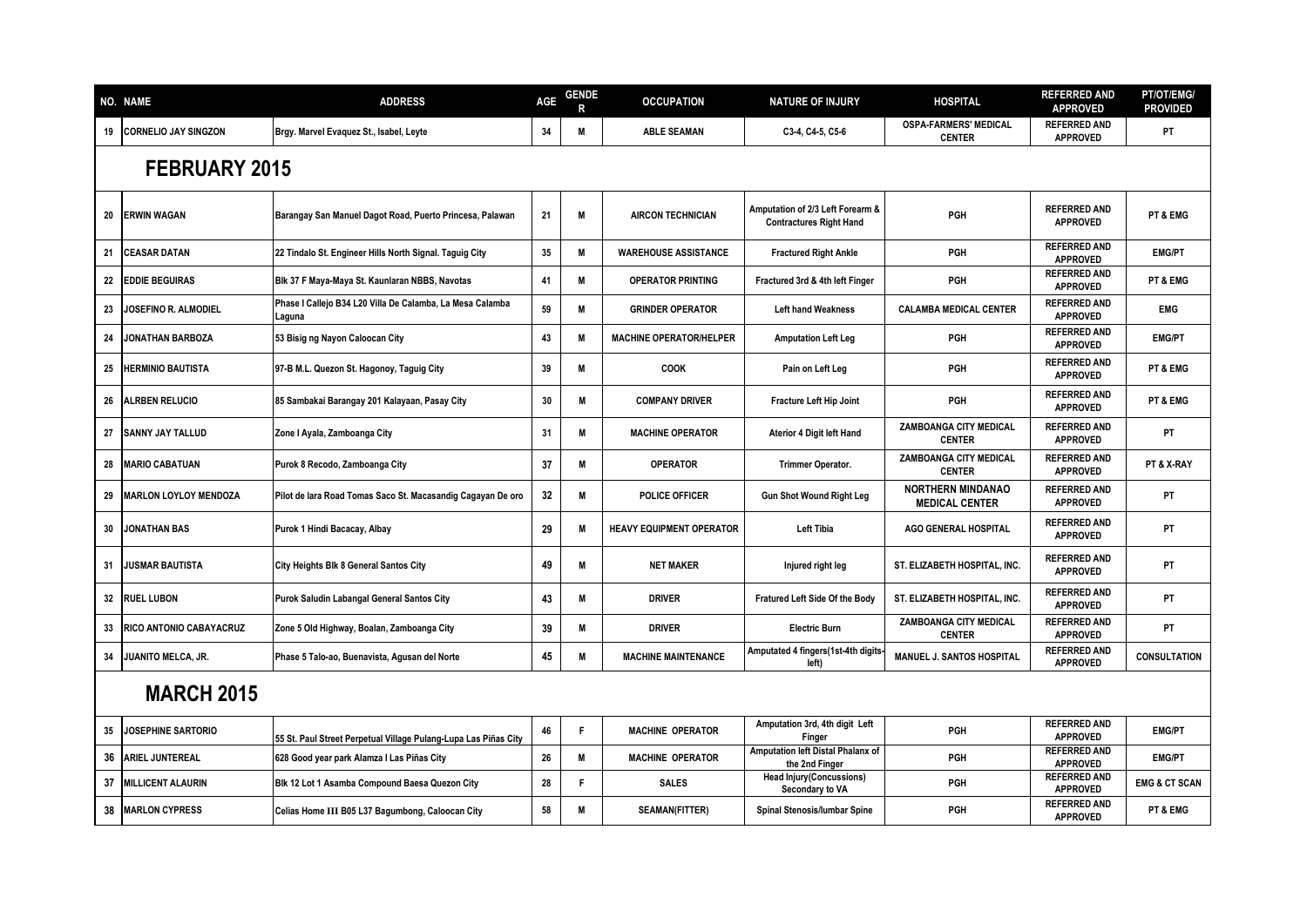|    | <b>NO. NAME</b>                  | <b>ADDRESS</b>                                                                  | AGE | <b>GENDE</b><br>R | <b>OCCUPATION</b>               | <b>NATURE OF INJURY</b>                               | <b>HOSPITAL</b>                                       | <b>REFERRED AND</b><br><b>APPROVED</b> | PT/OT/EMG/<br><b>PROVIDED</b> |
|----|----------------------------------|---------------------------------------------------------------------------------|-----|-------------------|---------------------------------|-------------------------------------------------------|-------------------------------------------------------|----------------------------------------|-------------------------------|
| 39 | <b>ROWEL MONTANEZ</b>            | B3 Lot 19 Balete St. Grand Chest Nut Sta Cruz, Laguna                           | 24  | M                 | <b>PRODUCTION</b>               | <b>Amputation Middle Finger</b>                       | SOUTHERN LUZON MEDICAL<br><b>CENTER</b>               | <b>REFERRED AND</b><br><b>APPROVED</b> | <b>CONSULTATION</b>           |
| 40 | <b>JIM BAROGA</b>                | Blk 2 Lot 8 Market Area Ciudad Grande, Sta Rosa Laguna                          | 39  | M                 | <b>UTILITY</b>                  | Low Back injury                                       | SOUTHERN LUZON MEDICAL<br><b>CENTER</b>               | <b>REFERRED AND</b><br><b>APPROVED</b> | <b>CONSULTATION</b>           |
| 41 | JEFFREY GARCIDOS SEREÑO          | Purok I-B Recodo, Zamboanga City                                                | 20  | M                 | <b>MACHINE OPERATOR</b>         | 3rd, 4th, 5th Digit Amputation<br><b>Right Hand</b>   | ZAMBOANGA CITY MEDICAL<br><b>CENTER</b>               | <b>REFERRED AND</b><br><b>APPROVED</b> | PT                            |
|    | 42 MAY-ANN GONGOB MANALO         | Zone 2 Ayala, Zamboanga City                                                    | 20  | F                 | <b>SAUCE SPOTTER</b>            | <b>Below Elbow Amputation</b>                         | <b>ZAMBOANGA CITY MEDICAL</b><br><b>CENTER</b>        | <b>REFERRED AND</b><br><b>APPROVED</b> | <b>PT</b>                     |
| 43 | <b>LIMUEL FLORITO</b>            | Phase 9 Package 8, Blk 84 Lot 12, Bagong Silang<br><b>Caloocan City</b>         | 25  | M                 | PRODUCTION MAINTENANCE          | <b>Amputation Right Tip Ginger</b>                    | PGH                                                   | <b>REFERRED AND</b><br><b>APPROVED</b> | <b>EMG/PT</b>                 |
| 44 | <b>DENNIS MAY BUENASEDA</b>      | 29-A M. Lozada St. Sto Rosario Silangan, Pateros                                | 40  | M                 | <b>LOAN DOCUMENT SPECIALIST</b> | <b>Fractured left Arm</b>                             | <b>PGH</b>                                            | <b>REFERRED AND</b><br><b>APPROVED</b> | <b>EMG</b>                    |
| 45 | <b>RENATO BISARES</b>            | Blk 7 lot 13 Isaac St. Centenial B Pinagbuhatan Nagpayong,<br><b>Pasig City</b> | 54  | M                 | <b>SECURITY GUARD</b>           | <b>Trauma Bilateral Lower</b><br><b>Extremeties</b>   | PGH                                                   | <b>REFERRED AND</b><br><b>APPROVED</b> | PT & EMG                      |
|    | 46 ROY BALDO                     | Malakas St. Payatas B. Quezon City                                              | 35  | M                 | <b>SECURITY GUARD</b>           | <b>Left Thumb Mark Fracture</b>                       | PGH                                                   | <b>REFERRED AND</b><br><b>APPROVED</b> | <b>EMG &amp; PT</b>           |
| 47 | <b>ELEAZAR GALABU</b>            | Phase 6 Barangay Poblacion, Magallanes, Agusan del Nort                         | 57  | M                 | <b>MACHINE FEEDER</b>           | Amputation of left arm                                | MANUEL J. SANTOS HOSPITAL                             | <b>REFERRED AND</b><br><b>APPROVED</b> | PT&<br><b>CONSULTATION</b>    |
|    | <b>APRIL 2015</b>                |                                                                                 |     |                   |                                 |                                                       |                                                       |                                        |                               |
| 48 | <b>ABAKAHIM MARVIC PANTALEON</b> | Zone 7 Calle Sto Nino Ayala, Zambonga City                                      | 22  | M                 | <b>MACHINE OPERATOR</b>         | <b>Wrist Disarticulation Left</b>                     | ZAMBOANGA CITY MEDICAL<br><b>CENTER</b>               | <b>REFERRED AND</b><br><b>APPROVED</b> | PT                            |
| 49 | PETER PAUL DELA PEÑA             | Lizada proper Toril DavaoCity                                                   | 26  | M                 | <b>SALES AGENT</b>              | <b>Fractured Left Knee</b>                            | <b>SOUTHERN PHILIPPPINES</b><br><b>MEDICAL CENTER</b> | <b>REFERRED AND</b><br><b>APPROVED</b> | PT, X-RAY                     |
| 50 | <b>CHARLIE GUJOL</b>             | Blk 16 lot 7 Daffodil St. La Vista Monte Matina Balusong, Davao<br>City         | 52  | M                 | PUMPMAN(SEAMAN)                 | <b>Lumbar Spine</b>                                   | <b>SOUTHERN PHILIPPPINES</b><br><b>MEDICAL CENTER</b> | <b>REFERRED AND</b><br><b>APPROVED</b> | PT                            |
| 51 | <b>ELMER RAPAZ BRUAS</b>         | P5 Barangay marcos Maggallanes, Agusan Del Norte                                | 37  | M                 | FIRE SAFETY TEAM LEADER         | <b>Fracture Right Arm</b>                             | <b>MJ SANTOS HOSPITAL</b>                             | <b>REFERRED AND</b><br><b>APPROVED</b> | PT                            |
| 52 | <b>ARNEL RAYMUNDO</b>            | B11 L1 PHZA Banlic, Cabuyao Laguna                                              | 20  | M                 | PRODUCTION OPERATOR             | <b>Amputation of Right Arm</b>                        | <b>CALAMBA MEDICAL CENTER</b>                         | <b>REFERRED AND</b><br><b>APPROVED</b> | PT.<br><b>CONSULTATION</b>    |
| 53 | PERCIVAL JUANILLO                | 236-A Mandug, Davao City                                                        | 45  | M                 | <b>SEAMAN-OILER</b>             | Low back Pain                                         | <b>SOUTHERN PHILIPPPINES</b><br><b>MEDICAL CENTER</b> | <b>REFERRED AND</b><br><b>APPROVED</b> | PT                            |
| 54 | <b>MANUEL LEDESMA</b>            | KM 4 Back of DLPC Bajada, Davao City                                            | 31  | M                 | <b>LINEMAN</b>                  | <b>Fractured Right Leg</b>                            | <b>SOUTHERN PHILIPPPINES</b><br><b>MEDICAL CENTER</b> | <b>REFERRED AND</b><br><b>APPROVED</b> | PT                            |
| 55 |                                  | ERNESTO DEL MUNDO DE MESA JR. 112 Del Pilar St. Brgy 2 Alaminos, Laguna         | 38  | M                 | <b>SECURITY GUARD</b>           | Fracture Close, Oblique left Leg                      | <b>CALAMBA MEDICAL CENTER</b>                         | <b>REFERRED AND</b><br><b>APPROVED</b> | <b>CONSULTATION</b>           |
| 56 | <b>RANNEL AYENTO</b>             | Park II Bunawan Davao City                                                      | 33  | M                 | <b>MACHINE OPERATOR</b>         | <b>Dislocation of Right Hand Joint</b>                | <b>RIVERA MEDICAL CENTER,</b><br>INC.                 | <b>REFERRED AND</b><br><b>APPROVED</b> | <b>PT</b>                     |
| 57 | <b>DANILO T. VIERNES</b>         | 1575 Bato Bato St. Unit 5 Purok 6 Barangay Commonwealth,<br>Quezon City         | 55  | M                 | <b>SECURITY GUARD</b>           | <b>Fracture on Left Pelvic Bone</b>                   | PGH                                                   | <b>REFERRED AND</b><br><b>APPROVED</b> | <b>EMG/PT</b>                 |
| 58 | <b>JONAS ZUELA</b>               | 1613 Samuel St. Jordan Plains Novaliches, Quezon City                           | 28  | M                 | <b>TRANSFORMER TECHNICIAN</b>   | Amputation of small, ring, middle<br>and index finger | PGH                                                   | <b>REFERRED AND</b><br><b>APPROVED</b> | <b>EMG/OT</b>                 |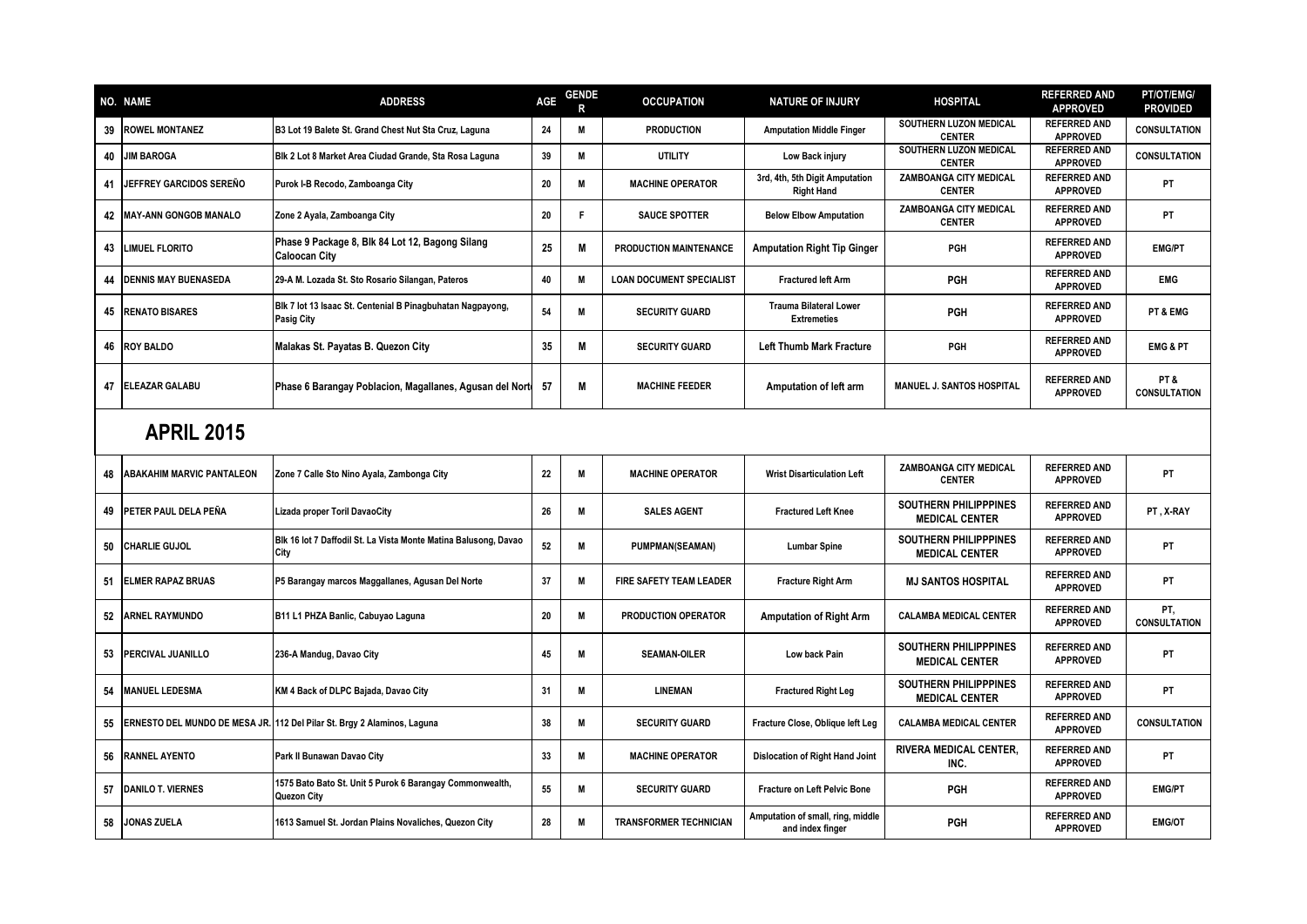|    | <b>NO. NAME</b>              | <b>ADDRESS</b>                                                                                       | <b>AGE</b> | <b>GENDE</b><br>R | <b>OCCUPATION</b>               | <b>NATURE OF INJURY</b>                      | <b>HOSPITAL</b>                                                     | <b>REFERRED AND</b><br><b>APPROVED</b> | <b>PT/OT/EMG/</b><br><b>PROVIDED</b> |
|----|------------------------------|------------------------------------------------------------------------------------------------------|------------|-------------------|---------------------------------|----------------------------------------------|---------------------------------------------------------------------|----------------------------------------|--------------------------------------|
| 59 | <b>RHOEL B. DOMINGO</b>      | Ibarra Compound Ilog Pugad Barangay San Juan, Taytay, Rizal                                          | 32         | M                 | <b>MACHINE OPERATOR</b>         | Amputation of left ring and middle<br>finger | <b>PGH</b>                                                          | <b>REFERRED AND</b><br><b>APPROVED</b> | <b>EMG/OT</b>                        |
| 60 | <b>ERROL BALAYE</b>          | 44 Loma de Gato, Marilao, Bulacan                                                                    | 25         | M                 | <b>STEEL MAN</b>                | Amputation of left index finger              | PGH                                                                 | <b>REFERRED AND</b><br><b>APPROVED</b> | PT/EMG                               |
| 61 | <b>MANOLITO MALIC</b>        | #7 Rd. 7 Pag-asa, Quezon City                                                                        | 47         | M                 | <b>ENCODER</b>                  | <b>Fractured Left Knee Cap</b>               | PGH                                                                 | <b>REFERRED AND</b><br><b>APPROVED</b> | PT & EMG                             |
| 62 | <b>FREDIERICO T. CAPITLE</b> | 80 ESR Western Bicutan, Taguig City                                                                  | 26         | M                 | <b>CONSTRUCTION HELPER</b>      | <b>Amputation Ring Finger</b>                | PGH                                                                 | <b>REFERRED AND</b><br><b>APPROVED</b> | <b>EMG/OT</b>                        |
| 63 | <b>EDWIN A. VALERO</b>       | 10 University Ave. Ext. Potrero, Malabon City                                                        | 50         | M                 | <b>MACHINE OPERATOR/ WELDER</b> | Onychomycosis (exposure to<br>hydrolic oil)  | PGH                                                                 | <b>REFERRED AND</b><br><b>APPROVED</b> | PT                                   |
| 64 | <b>MILDRED VIRAY</b>         | #68 Langka St.Bagong Barrio, Caloocan City                                                           | 23         | F                 | <b>MACHINE OPERATOR</b>         | 4 fingers injured                            | PGH                                                                 | <b>REFERRED AND</b><br><b>APPROVED</b> | <b>EMG/PT</b>                        |
| 65 | <b>ANGELINO OBALAN</b>       | 32 Purok 6-B, Alabang, Muntinlupa City                                                               | 39         | M                 | <b>MERCHANDISER</b>             | <b>Fractured left elbow</b>                  | <b>PGH</b>                                                          | <b>REFERRED AND</b><br><b>APPROVED</b> | PT & EMG                             |
| 66 | <b>FAUSTO RANAY, JR.</b>     | #5 Sagitarius St. Remarville Subd. Bagbag, Novaliches, Quezon<br>City                                | 37         | M                 | <b>SEAMAN</b>                   | Injured left & right femur and right<br>knee | <b>PGH</b>                                                          | <b>REFERRED AND</b><br><b>APPROVED</b> | PT & EMG                             |
| 67 | <b>MARK ANTHONY VELASCO</b>  | 5B Princess Margaret St. Queensland Ville Damong Maliit<br>Nagkaisang Nayon, Novaliches, Quezon City | 33         | M                 | <b>MACHINE OPERATOR</b>         | Injured left hand                            | PGH                                                                 | <b>REFERRED AND</b><br><b>APPROVED</b> | <b>EMG</b>                           |
| 68 | <b>TRISTAN ESCASINAS</b>     | Naagtan, Gubat, Sorsogon                                                                             | 31         | M                 | <b>ELECTRICIAN</b>              | <b>Fractured Lumbar Sacral L4-L5</b>         | SORSOGON MEDICAL MISSION<br><b>GROUP &amp; HEALTH SERVICE COOP.</b> | <b>REFERRED AND</b><br><b>APPROVED</b> | PT                                   |
| 69 | <b>RONIE GARCIA</b>          | Blk 20 Lot 11 Upper Carmen Bellvue Subd. Cagayan de Oro City                                         | 29         | M                 | <b>SEAMAN</b>                   | Injured left hand                            | <b>NMMC</b>                                                         | <b>REFERRED AND</b><br><b>APPROVED</b> | <b>PT</b>                            |
| 70 | <b>LEMUEL SOQUIAS</b>        | Siempreviva San Dionisio, Iloilo                                                                     | 35         | M                 | <b>ABLE SEAMAN</b>              | Injured left leg                             | <b>WEST VISAYAS STATE</b><br>UNIVERSITY MEDICAL CENTER              | <b>REFERRED AND</b><br><b>APPROVED</b> | PT&<br><b>CONSULTATION</b>           |
|    | <b>MAY 2015</b>              |                                                                                                      |            |                   |                                 |                                              |                                                                     |                                        |                                      |
| 71 | <b>EONARDO MALONE</b>        | 171 Camia St., Tala, Malaria, Caloocan City                                                          | 54         | M                 | <b>ELECTRICIAN</b>              | <b>Electrocution of the body</b>             | PGH                                                                 | <b>REFERRED AND</b><br><b>APPROVED</b> | <b>EMG/PT</b>                        |
| 72 | <b>JIMMY PACPACO</b>         | 1310 C. P. Garcia St. Brgy. 123 Zone 9 Tondo, Manila                                                 | 39         | M                 | <b>LABOR TRAFFIC OFFICER</b>    | CVA w/ persistent hemiplegra                 | PGH                                                                 | <b>REFERRED AND</b><br><b>APPROVED</b> | <b>EMG/PT</b>                        |
| 73 | <b>ANTONIO CASAPAO</b>       | 267-D 3rd Fir J. Marzan St. Sampaloc, Manila                                                         | 48         | M                 | <b>MAESTRO AMO</b>              | Amputation of both legs                      | PGH                                                                 | <b>REFERRED AND</b><br><b>APPROVED</b> | <b>EMG/PT</b>                        |
| 74 | <b>RONALDO GAMBOA</b>        | 239 Bedaña St. San Miguel cor. Dr. Pilapil, Pasig City                                               | 46         | M                 | <b>SEAMAN</b>                   | Lumbar Injury                                | PGH                                                                 | <b>REFERRED AND</b><br><b>APPROVED</b> | <b>EMG/PT</b>                        |
| 75 | <b>GARRY MARCAIDA</b>        | Bascara, Daraga, Albay                                                                               | 38         | M                 | <b>SECURITY GUARD</b>           | Injured left foot                            | <b>AGO GENERAL HOSPITAL</b>                                         | <b>REFERRED AND</b><br><b>APPROVED</b> | <b>PT</b>                            |
| 76 | <b>RONIEL PAGARIGAN</b>      | Teacher's Village, Pogonlomboy, Mangatarem, Pangasinan                                               | 33         | M                 | <b>SENIOR LINEMAN</b>           | <b>Electrocuted left arm</b>                 | <b>LORMA MEDICAL CENTER</b>                                         | <b>REFERRED AND</b><br><b>APPROVED</b> | <b>CONSULTATION</b>                  |
|    | 77 LOUIE DE JESUS            | Dulao, Aringay, La Union                                                                             | 36         | M                 | <b>MATERIAL HANDER</b>          | Amputaion of left below knee                 | <b>LORMA MEDICAL CENTER</b>                                         | <b>REFERRED AND</b><br><b>APPROVED</b> | <b>CONSULTATION</b>                  |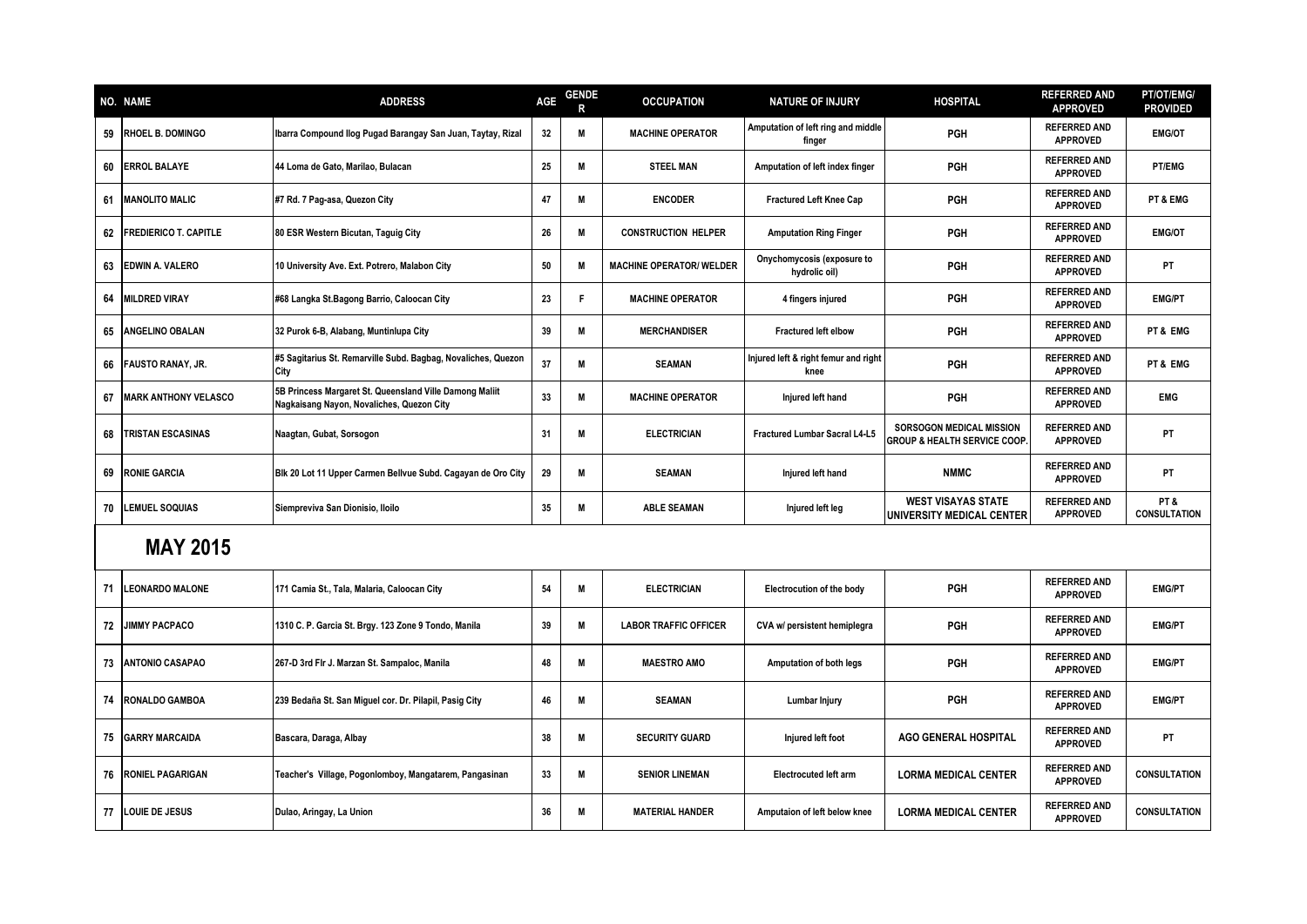|    | <b>NO. NAME</b>               | <b>ADDRESS</b>                                                            | AGE | <b>GENDE</b> | <b>OCCUPATION</b>                                | <b>NATURE OF INJURY</b>                             | <b>HOSPITAL</b>                                   | <b>REFERRED AND</b><br><b>APPROVED</b> | <b>PT/OT/EMG/</b><br><b>PROVIDED</b> |
|----|-------------------------------|---------------------------------------------------------------------------|-----|--------------|--------------------------------------------------|-----------------------------------------------------|---------------------------------------------------|----------------------------------------|--------------------------------------|
| 78 | <b>ALFREDO TALOSIG</b>        | 47 Marallag St. Libag Sur, Tuguegarao City                                | 44  | M            | <b>DRIVER (TRUCK)</b>                            | <b>Spinal Instabilities</b>                         | DR. DOMINGO S. DE LEON<br><b>GENERAL HOSPITAL</b> | <b>REFERRED AND</b><br><b>APPROVED</b> | PT&<br><b>CONSULTATION</b>           |
| 79 | <b>PLARIDEL LEONES</b>        | Zone 3 Obispo St. Camasi, Penablanca, Cagayan                             | 44  | M            | <b>MACHINE OPERATOR</b>                          | Injured right leg ankle                             | DR. DOMINGO S. DE LEON<br><b>GENERAL HOSPITAL</b> | <b>REFERRED AND</b><br><b>APPROVED</b> | PT&<br><b>CONSULTATION</b>           |
| 80 | <b>EVANGELINO GADONG</b>      | 2894 Galvane corner Finlandia, San Isidro, Makati City                    | 40  | M            | <b>SEAMAN(Chief Cook)</b>                        | <b>Cervical Sprain</b>                              | PGH                                               | <b>REFERRED AND</b><br><b>APPROVED</b> | <b>EMG/PT</b>                        |
| 81 | <b>RUBEN CATIG</b>            | P-3, Taguibo, Butuan City                                                 | 29  | M            | <b>COMPANY DRIVER</b>                            | Open Fracture of Right Leg                          | <b>MJ SANTOS HOSPITAL</b>                         | <b>REFERRED AND</b><br><b>APPROVED</b> | PT&<br><b>CONSULTATION</b>           |
| 82 | <b>FREDELINO SONQUIT</b>      | B22 L13 Lapu-lapu St. New capitol Estates 2 Batasan Hills,<br>quezon City | 61  | M            | <b>STEWARD</b>                                   | Lumbar injury                                       | <b>PGH</b>                                        | <b>REFERRED AND</b><br><b>APPROVED</b> | <b>EMG</b>                           |
| 83 | <b>LEANDRO BALMELERO</b>      | 5 Aliado St. San Antonio subd. Damong Maliit, Novaliches,<br>Quezon City  | 45  | M            | <b>MACHINIST FITTER</b>                          | Lumbar injury                                       | PGH                                               | <b>REFERRED AND</b><br><b>APPROVED</b> | <b>EMG</b>                           |
| 84 | <b>JOSEPH CEBALLOS</b>        | 35 A Western Bicutan, Taguig City                                         | 24  | M            | <b>CADET ELECTRICIAN</b>                         | <b>Amputation Left Index Finger</b>                 | <b>PGH</b>                                        | <b>REFERRED AND</b><br><b>APPROVED</b> | <b>PT/EMG</b>                        |
| 85 | <b>JULICS BARRIESES</b>       | 22 Balagtas St. General Santos City                                       | 50  | M            | <b>INTERNAL AUDITOR III</b>                      | Stroke (CVA)                                        | <b>GENERAL SANTOS DOCTORS</b><br><b>HOSPITAL</b>  | <b>REFERRED AND</b><br><b>APPROVED</b> | <b>PT</b>                            |
| 86 | <b>NIKSON BUDIMAN</b>         | Dolunuling, Tupi, South Cotobato City                                     | 41  | M            | <b>FISHERMAN</b>                                 | Fractured right hand, right neck<br>and head injury | <b>GENERAL SANTOS DOCTORS</b><br><b>HOSPITAL</b>  | <b>REFERRED AND</b><br><b>APPROVED</b> | <b>PT</b>                            |
| 87 | <b>ROLANDO MASILLIONES</b>    | B13 L2 prk 18 Villa Feliza, New Visayas, Panabo City, Davao               | 54  | M            | <b>ENGINEER</b>                                  | Fractured right hand and right leg                  | <b>PANABO POLYMEDIC</b><br><b>HOSPITAL</b>        | <b>REFERRED AND</b><br><b>APPROVED</b> | PT                                   |
| 88 | <b>MELCHOR TOMESA</b>         | B7 L7 Rachoville new Visayas, Panabo City, Davao                          |     | M            | <b>BOSUN</b>                                     | Lumbar Injury                                       | <b>PANABO POLYMEDIC</b><br><b>HOSPITAL</b>        | <b>REFERRED AND</b><br><b>APPROVED</b> | PT                                   |
| 89 | JERARLD ARADA                 | 0757 Tabang 1st, Guiguinto, Bulacan                                       | 23  | M            | <b>MACHINE OPERATOR</b>                          | Fracture 2nd Metocarpal Right<br>Hand               | <b>PGH</b>                                        | <b>REFERRED AND</b><br><b>APPROVED</b> | <b>EMG</b>                           |
| 90 | <b>JOEL SARMIENTO</b>         | Setio Pugot Barangay Silangan, Quezon City                                | 42  | M            | <b>MACHINE OPERATOR</b>                          | <b>Amputation Middle Finger</b>                     | <b>PGH</b>                                        | <b>REFERRED AND</b><br><b>APPROVED</b> | <b>EMG/PT</b>                        |
| 91 | <b>CARLO CHRISTIAN CUTENG</b> | #5 Purok 6 Pinsao, Pilot, Baguio City                                     | 39  | M            | <b>FIELD MARKETIND</b><br><b>REPRESENTATTIVE</b> | <b>Head Injury</b>                                  | <b>BAGUIO GENERAL HOSPITAL</b>                    | <b>REFERRED AND</b><br><b>APPROVED</b> | PT                                   |
| 92 | <b>ANGELA ANANAYO</b>         | 22 Felipe St. Lower Rock Quarry, Baguio City                              | 55  | F            | PRODUCTION SPECIALIST                            | Osteoarthritis of the cervical<br>vertebrae         | <b>BAGUIO GENERAL HOSPITAL</b>                    | <b>REFERRED AND</b><br><b>APPROVED</b> | <b>PT</b>                            |
|    | <b>JUNE 2015</b>              |                                                                           |     |              |                                                  |                                                     |                                                   |                                        |                                      |
| 93 | <b>PUNO HARVEY</b>            | Purok 8D Recodo, Zamboanga City                                           | 31  | M            | <b>OPERATOR</b>                                  | Amputation 4th and 5th digits<br><b>Right Hand</b>  | <b>ZAMBOANGA CITY MEDICAL</b><br><b>CENTER</b>    | <b>REFERRED AND</b><br><b>APPROVED</b> | X-ray                                |
| 94 | <b>ROLANDO BALAN</b>          | Zone 1, Salaan, Zamboanga City                                            | 42  | M            | <b>COMPANY DRIVER</b>                            | <b>Ankle Dislocation Right</b>                      | ZAMBOANGA CITY MEDICAL<br><b>CENTER</b>           | <b>REFERRED AND</b><br><b>APPROVED</b> | <b>EMG</b>                           |
| 95 | <b>AMOR BURGOS</b>            | 1405 Sitio Maligaya, Calamba Laguna                                       | 50  | M            | <b>OPERATOR</b>                                  | <b>Fractured Right Leg</b>                          | <b>CALAMBA MEDICAL CENTER</b>                     | <b>REFERRED AND</b><br><b>APPROVED</b> | PT                                   |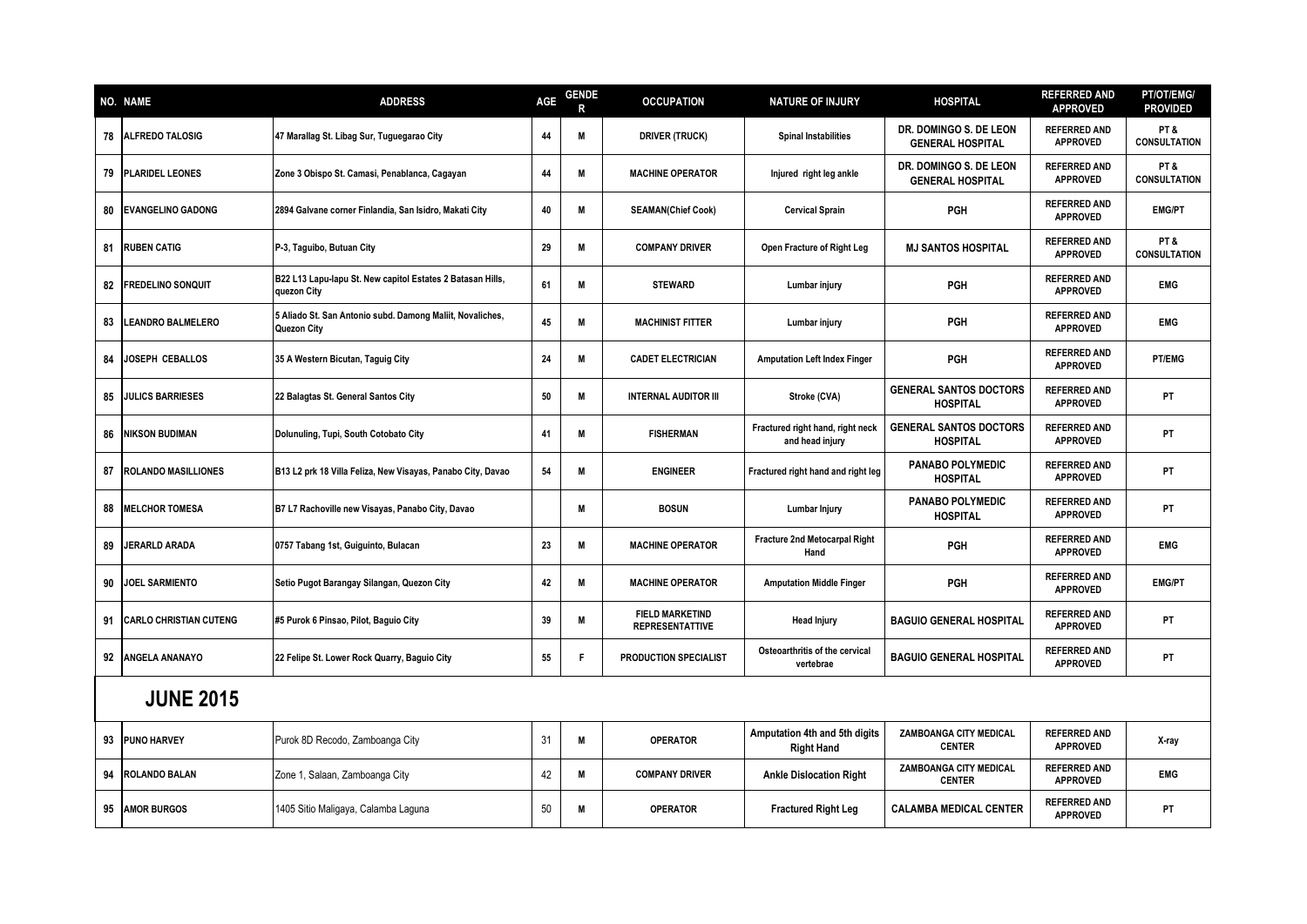|     | NO. NAME                  | <b>ADDRESS</b>                                           | AGE | <b>GENDE</b><br>R | <b>OCCUPATION</b>                           | <b>NATURE OF INJURY</b>                                                                      | <b>HOSPITAL</b>                                   | <b>REFERRED AND</b><br><b>APPROVED</b> | <b>PT/OT/EMG/</b><br><b>PROVIDED</b> |
|-----|---------------------------|----------------------------------------------------------|-----|-------------------|---------------------------------------------|----------------------------------------------------------------------------------------------|---------------------------------------------------|----------------------------------------|--------------------------------------|
| 96  | <b>ANTONIO LIM</b>        | NPC 157 Area B Barangay 164 Caloocan City                | 42  | M                 | <b>SECURITY GUARD</b>                       |                                                                                              | <b>PGH</b>                                        | <b>REFERRED AND</b><br><b>APPROVED</b> | <b>EMG/PT</b>                        |
| 97  | <b>ALVIN BALAORO</b>      | 97 Melendez Street Gulod Binangonan, Rizal               | 34  | M                 | <b>ASSEMBLING MACHINE</b>                   | Spondylosis L1 to L3                                                                         | PGH                                               | <b>REFERRED AND</b><br><b>APPROVED</b> | <b>EMG/PT</b>                        |
| 98  | <b>REGAN PIMENTEL</b>     | #60-A Zone 2 Lower Mohon, Talisay City, Cebu             | 42  | M                 | <b>ABLE SEAMAN</b>                          | <b>Lumbar Spondylosis</b>                                                                    | <b>SACRED HEART HOSPITAL</b>                      | <b>REFERRED AND</b><br><b>APPROVED</b> | PT                                   |
| 99  | <b>RENE ALEGRADO</b>      | B13 L6 Sarihville Poblacion, Talisay City, Cebu          | 55  | M                 | <b>INCINERATOR OPERATOR</b>                 | <b>Twisted Knee</b>                                                                          | <b>SACRED HEART HOSPITAL</b>                      | <b>REFERRED AND</b><br><b>APPROVED</b> | PT                                   |
|     | 100 ALLAN BAGALAY         | Phase I C B4 Dagat Dagatan, Navotas City                 | 44  | M                 | <b>SEAMAN (OILER)</b>                       | <b>Crushing Factures of the Index</b><br>and Middle Fingers of the left                      | <b>PGH</b>                                        | <b>REFERRED AND</b><br><b>APPROVED</b> | <b>EMG/PT</b>                        |
| 101 | <b>ANABELLE ESPEJO</b>    | Blk 5 Lot 1 Ville de Sobil Langkaan 1, Dasmarinas Cavite | 43  | F                 | <b>CALL CENTER AGENT</b>                    | <b>Left Distal Humerous</b>                                                                  | <b>PGH</b>                                        | <b>REFERRED AND</b><br><b>APPROVED</b> | <b>EMG/PT</b>                        |
|     | 102 ARJAY GOMEZ           | Lot 18 B142 Phase 7 Carissa Homes Punta 1 Tanza Cavite   | 28  | M                 | <b>MAINTENANCE PRESS</b><br><b>OPERATOR</b> | <b>Amputation Left Mid and Index</b><br>Finger                                               | <b>PGH</b>                                        | <b>REFERRED AND</b><br><b>APPROVED</b> | <b>EMG/OT</b>                        |
|     | 103 APRIL IGNACIO         | Blk 9 Lot 5 jasmin St. Camella Homes, Novelita, Cavite   | 28  | F                 | <b>WIRECUT OPERATOR</b>                     | Amputation Small, ring, mid<br>and index Left fingers                                        | PGH                                               | <b>REFERRED AND</b><br><b>APPROVED</b> | <b>EMG/OT</b>                        |
|     | 104 CRISISTOMO BERGANIO   | Blk 3 Lot 46 Dona maria Subdivision Burgos Road, Rizal   | 40  | M                 | <b>SEAMAN</b>                               | <b>Low Back Pain</b>                                                                         | <b>PGH</b>                                        | <b>REFERRED AND</b><br><b>APPROVED</b> | <b>EMG/PT</b>                        |
|     | 105 JEBSON IGLORIA        | Zone 8 Pblacion, Opol Misamis Oriental                   | 32  | M                 | <b>TRUCK DRIVER</b>                         | <b>Mangled Lower Extremity,</b><br>Right, Fracture Open Type 111                             | <b>NORTHERN MINDANAO</b><br><b>MEDIAL CAENTER</b> | <b>REFERRED AND</b><br><b>APPROVED</b> | <b>PT</b>                            |
|     | 106 JOSEPH LIMBAGA        | Callongan Dalaguete, Cebu                                | 25  | M                 | <b>OPERATOR</b>                             | <b>Crushing Injury with Traumatic</b><br>Amputation of 3rd, 4th, and 5th<br>Digits left hand | <b>SACRED HEART HOSPITAL</b>                      | <b>REFERRED AND</b><br><b>APPROVED</b> | PT                                   |
|     | <b>107 RAYMART NOTA</b>   | 29 St. Donesa Balubaran Malinta, Valenzuela City         | 23  | M                 | <b>MACHINE OPEATOR</b>                      | <b>Amputation 2nd and 3rd Digits</b><br>L hand                                               | <b>PGH</b>                                        | <b>REFERRED AND</b><br><b>APPROVED</b> | OT & EMG                             |
|     | 108 BONIFACIO PAPELLERO   | Lipata Pusok Lapu Lapu City                              | 48  | M                 | <b>MESSENGER</b>                            | Injured left leg                                                                             | <b>SACRED HEART HOSPITAL</b>                      | <b>REFERRED AND</b><br><b>APPROVED</b> | PT                                   |
|     | 109 LOIDA VECADA          | PillT Cabancalan, Mandaue City                           | 51  |                   | <b>LABELING OPERATOR</b>                    | Amputation of right thumb                                                                    | <b>SACRED HEART HOSPITAL</b>                      | <b>REFERRED AND</b><br><b>APPROVED</b> | PT                                   |
|     | 110 DENIS GACES           | 019 San Antonio, Jagobaiao, Mandaue City                 | 39  | M                 | <b>MACHINE OPERATOR</b>                     | <b>Amputation of below</b><br>elbow(right hand)                                              | <b>SACRED HEART HOSPITAL</b>                      | <b>REFERRED AND</b><br><b>APPROVED</b> | PT                                   |
|     | 111 KRISTINE OÑATE        | 032 Brgy. Tungkod, Sta. Maria, Laguna                    | 23  | F                 | PRODUCTION OPERATOR                         | <b>Amputation of left Leg</b>                                                                | <b>LAGUNA HOLY FAMILY</b><br><b>HOSPITAL</b>      | <b>REFERRED AND</b><br><b>APPROVED</b> | <b>PT</b>                            |
|     | <b>112 DIONISIO ARAIS</b> | Purok 6 Poblacion 3 Villanueva, Mis. Oriental            | 42  | M                 | <b>MECHANICAL ASSISTANT</b>                 | Amputation of 2nd, 3rd, 4th<br>digit (left hand)                                             | <b>NORTHERN MINDANO</b><br><b>MEDICAL CENTER</b>  | <b>REFERRED AND</b><br><b>APPROVED</b> | PT                                   |
|     | 113 RHANDO DARAUAY        | Bancaflor St. Larion Bajo, Tuguegarao City               | 35  | M                 | <b>PRODUCTION STAFF</b>                     | <b>Amputation of Middle, Ring</b><br>and little finger                                       | DR. DOMINGO S. DE LEON<br><b>GENERAL HOSPITAL</b> | <b>REFERRED AND</b><br><b>APPROVED</b> | PT                                   |
|     | 114 JOEL RIGUIS           | Maguilling, Piat, Cagayan                                | 39  | M                 | <b>SHIFT SUPERVISOR</b>                     | Injured right leg                                                                            | DR. DOMINGO S. DE LEON<br><b>GENERAL HOSPITAL</b> | <b>REFERRED AND</b><br><b>APPROVED</b> | PT                                   |
|     | 115 BRYAN BRISTOL         | Zone 9 Southcom Village, Zamboanga City                  | 20  | M                 | <b>SERVICE CREW</b>                         | Traumatic brain Injury                                                                       | ZAMBOANGA CITY MEDICAL<br><b>CENTER</b>           | <b>REFERRED AND</b><br><b>APPROVED</b> | PT                                   |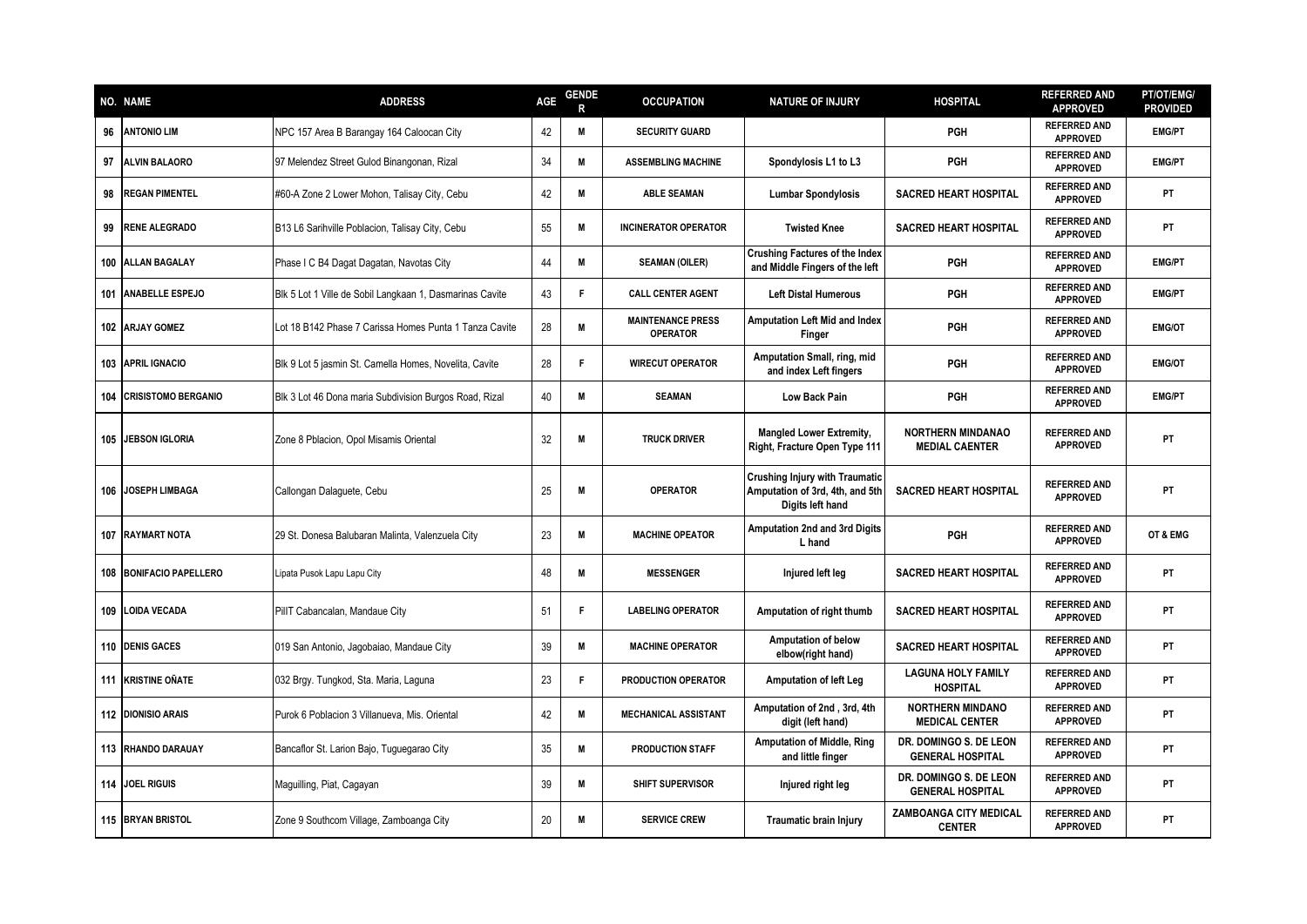| <b>NO. NAME</b>            | <b>ADDRESS</b>                                                 | <b>AGE</b> | <b>GENDE</b> | <b>OCCUPATION</b>           | <b>NATURE OF INJURY</b>                    | <b>HOSPITAL</b>                                             | <b>REFERRED AND</b><br><b>APPROVED</b> | PT/OT/EMG/<br><b>PROVIDED</b> |
|----------------------------|----------------------------------------------------------------|------------|--------------|-----------------------------|--------------------------------------------|-------------------------------------------------------------|----------------------------------------|-------------------------------|
| 116 RENE ZAMORA            | 2350 Dara St. Cabadbaran City, Agusan del Norte                | 36         | M            | <b>SEAMAN</b>               | <b>Spinal Injury</b>                       | <b>MANUEL J. SANTOS HOSPITAL</b>                            | <b>REFERRED AND</b><br><b>APPROVED</b> | PT                            |
| <b>JULY 2015</b>           |                                                                |            |              |                             |                                            |                                                             |                                        |                               |
| 117 JOEL PANEDA            | Blk 4 Lot 48 Garden Grove Village Salita 4 Dasmarinas Cavite   | 39         | M            | <b>SEAMAN (COOK)</b>        | <b>Fractured Left Forearm</b>              | <b>PGH</b>                                                  | <b>REFERRED AND</b><br><b>APPROVED</b> | <b>EMG/OT</b>                 |
| 118 NOEL JOAQUIN           | 94-C Santos St. Barangay Ugong Pasig City                      | 46         | M            | <b>MACHINE OPERATOR</b>     | <b>Amputation Right Index Finger</b>       | <b>PGH</b>                                                  | <b>REFERRED AND</b><br><b>APPROVED</b> | <b>EMG/OT</b>                 |
| 119 ALFONSO B. LORENZO     | Blk 2 Lot 5 Consul Village Bayanan, Bacoor, Cavite             | 52         | M            | <b>PUMPMAN (SEAMAN)</b>     | Desiccated Disks, L4-L5 and<br>$L5-S1$     | <b>PGH</b>                                                  | <b>REFERRED AND</b><br><b>APPROVED</b> | <b>EMG/PT</b>                 |
| 120 JOSE LOPEZ, JR.        | B1 L29 Phase 1 San Iorenzo South, Sta. Rosa, Laguna            | 54         | M            | <b>SEAMAN</b>               | Injured right knee                         | SOUTH LUZON HOSPITAL AND<br><b>MEDICAL CENTER</b>           | <b>REFERRED AND</b><br><b>APPROVED</b> | PT                            |
| 121 RICHARD LISAY          | Brgy. 53 Purok 8 Bogna, Legaspi City                           | 26         | M            | <b>MACHINIST</b>            | Injured right forearm and hand             | <b>AGO GENERAL HOSPITAL</b>                                 | <b>REFERRED AND</b><br><b>APPROVED</b> | <b>PT</b>                     |
| <b>122 MICHAEL AYANGDO</b> | Upper RiversideAmbiong, La Trinidad, Benguet                   | 48         | M            | <b>MUCKER</b>               | <b>Cervical Osteoarthritis</b>             | <b>BAGUIO GENERAL HOSPITAL</b>                              | <b>REFERRED AND</b><br><b>APPROVED</b> | PT                            |
| 123 ERNESTO WALAWAD, JR.   | Sto. Rosario Subd. Hinigaran, Negros Occidental                | 45         | M            | <b>SEAMAN/BOSUN</b>         | Cervical Spine C6, C7                      | <b>RIVERSIDE MEDICAL CENTER</b>                             | <b>REFERRED AND</b><br><b>APPROVED</b> | PT                            |
| 124 ERIC LACERNA           | B1 L6 C. De Amor St. Villa Adelina II, Pulo, Cabuyao, Laguna   | 33         | M            | <b>PRODUCTION</b>           | Injured right hip and foot                 | <b>CALAMBA MEDICAL CENTER</b>                               | <b>REFERRED AND</b><br><b>APPROVED</b> | PT                            |
| 125 EDWARD BALATERO        | Baccuit Norte, Bauang, La Union                                | 27         | M            | <b>Branch Assistant</b>     | Injured left forearm and hand              | <b>LORMA MEDICAL CENTER</b>                                 | <b>REFERRED AND</b><br><b>APPROVED</b> | <b>PT</b>                     |
| 126 ROBERT NEGRILLO        | 14336 Bancal Carmona, Cavite                                   | 23         | M            | DIE CASTING WORKER          | Amputation 3rd, 4th & 5th digit<br>finger  | <b>PGH</b>                                                  | <b>REFERRED AND</b><br><b>APPROVED</b> | <b>EMG/OT</b>                 |
| 127 FERDINAND FIEL         | Blk 20 Lot 21 ACM Woodstock Homes Sanja Mayor, Tanza<br>Cavite | 37         | M            | <b>MAINTENANCE (SEAMAN)</b> | <b>Fractured Right Wrist</b>               | <b>PGH</b>                                                  | <b>REFERRED AND</b><br><b>APPROVED</b> | <b>EMG/PT</b>                 |
| 128 CRECENSIO CELOCIA      | Lumang Bayan Dona Francia, Antipolo City                       | 53         | M            | <b>BOSUN</b>                | <b>Partial tear Suprapiratus</b><br>Tendon | <b>PGH</b>                                                  | <b>REFERRED AND</b><br><b>APPROVED</b> | <b>EMG/PT</b>                 |
| 129 ANTONIO REBOQUIO       | 362 bao St. Purok Sampaguita, Nasipit, Agusan Del Norte        | 56         | M            | <b>SEAMAN</b>               | <b>Lumbar Spine</b>                        | <b>MANUEL J. SANTOS HOSPITAL</b>                            | <b>REFERRED AND</b><br><b>APPROVED</b> | PT                            |
| 130 MICHAEL CARINGAL       | 9576 purok mutya Brgy. Cotta, Lucena City, Quezon              | 29         | M            | <b>SECURITY GUARD</b>       | Fracture left Hip Joint                    | <b>LUCENA UNITED DOCTORS</b><br>HOSPITAL AND MEDICAL CENTER | <b>REFERRED AND</b><br><b>APPROVED</b> | <b>PT</b>                     |
| 131 LOPE FORBES            | 58 San Pedro St. Lourdes Subdivision Lucena City, Quezon       | 45         | M            | <b>FILTER OPERATOR</b>      | Amputation of right leg                    | <b>LUCENA UNITED DOCTORS</b><br>HOSPITAL AND MEDICAL CENTER | <b>REFERRED AND</b><br><b>APPROVED</b> | <b>PT</b>                     |
| 132 ELEUTERO NARAGA        | Freedom Village San Antonio, Agdao, Davao City                 | 58         | M            | <b>ELECTRICIAN</b>          | Fracture left knee                         | <b>SOUTHERN PHILIPPINES</b><br><b>MEDICAL CENTER</b>        | <b>REFERRED AND</b><br><b>APPROVED</b> | PT                            |
| 133 JOHN VINCENT BORDADOR  | 23 St. Purok17 Hilltop Bunawan, Davao City                     | 30         | M            | <b>PRODUCTION FEEDER</b>    | Amputation of right hand                   | PANABO POLYMEDIC<br><b>HOSPITAL</b>                         | <b>REFERRED AND</b><br><b>APPROVED</b> | PT                            |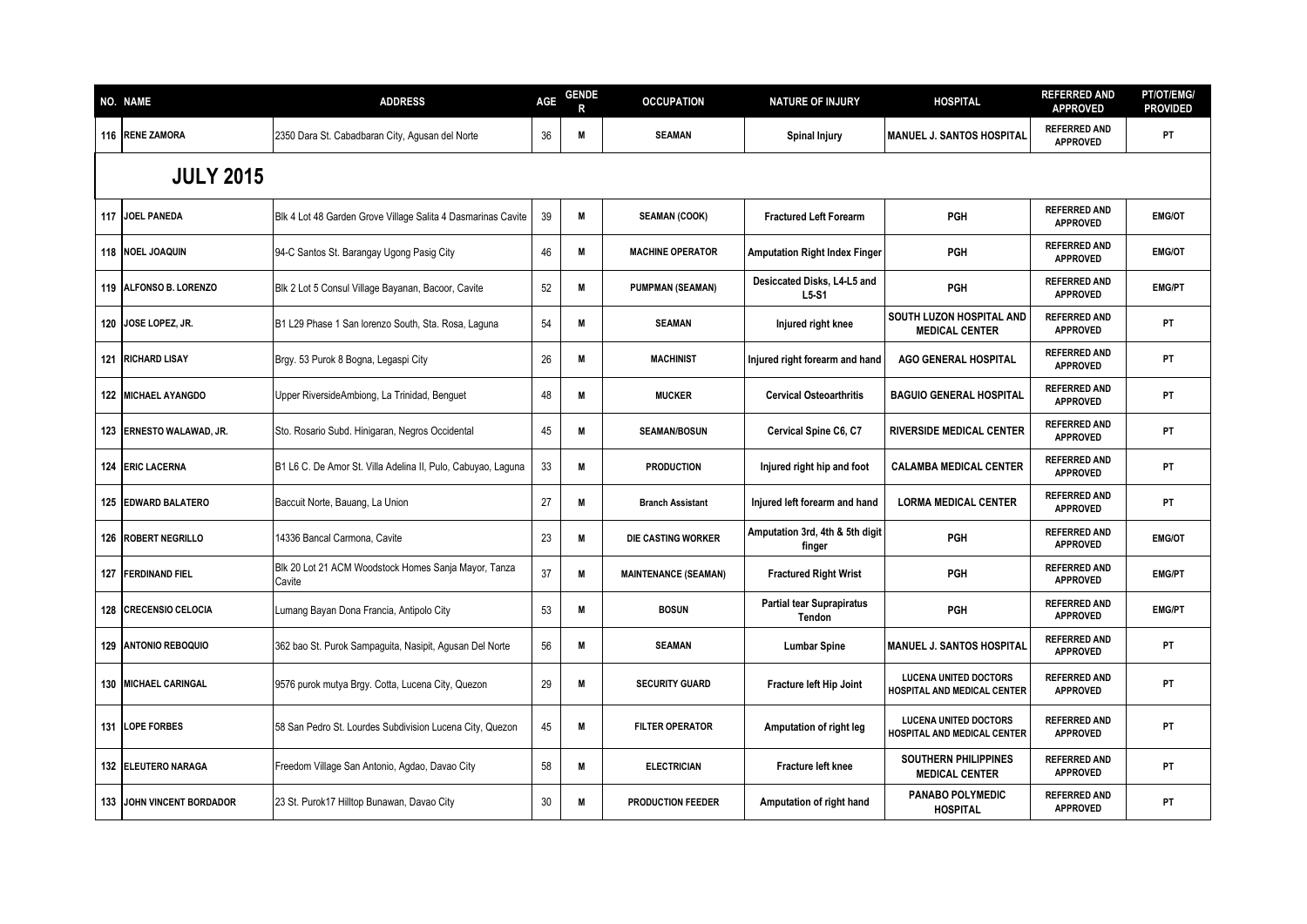|     | <b>NO. NAME</b>            | <b>ADDRESS</b>                                                           | <b>AGE</b> | <b>GENDE</b><br>R | <b>OCCUPATION</b>             | <b>NATURE OF INJURY</b>                                   | <b>HOSPITAL</b>                                              | <b>REFERRED AND</b><br><b>APPROVED</b> | PT/OT/EMG/<br><b>PROVIDED</b> |
|-----|----------------------------|--------------------------------------------------------------------------|------------|-------------------|-------------------------------|-----------------------------------------------------------|--------------------------------------------------------------|----------------------------------------|-------------------------------|
|     | 134 WILSON BESANA          | Brgy. Anhawon, Panay, Capiz                                              | 27         | M                 | <b>SEAMAN</b>                 | Fracture left wrist                                       | <b>ST. ANTHONY COLLEGE</b><br><b>HOSPITAL</b>                | <b>REFERRED AND</b><br><b>APPROVED</b> | PT                            |
|     | 135 RICARDO MONTILLA       | 18 J.P Laurel barangay 120, Tondo Manila                                 | 51         | M                 | <b>GEAR LOCKER</b>            | <b>Fracture Right Leg</b>                                 | <b>PGH</b>                                                   | <b>REFERRED AND</b><br><b>APPROVED</b> | <b>EMG/PT</b>                 |
|     | 136 RAMIL MAGRATA          | 90 Tomas Claudio St. San Juan Morong Rizal                               | 47         | M                 | <b>SEAMAN</b>                 | <b>Spondylosis</b>                                        | <b>PGH</b>                                                   | <b>REFERRED AND</b><br><b>APPROVED</b> | <b>EMG/PT</b>                 |
|     | 137 JOEY RESTAR            | 154 Sampaquita St. 11the Avenue Grace Park Caloocan City                 | 44         | M                 | <b>BOSUN</b>                  | <b>Burn Both Hands</b>                                    | <b>PGH</b>                                                   | <b>REFERRED AND</b><br><b>APPROVED</b> | <b>EMG/OT</b>                 |
|     | <b>138 RICKY BASCO</b>     | 121 Villaruel St. Pasay City                                             | 42         | M                 | <b>STEEL MAKER</b>            | <b>Amputation Left Hand</b>                               | <b>PGH</b>                                                   | <b>REFERRED AND</b><br><b>APPROVED</b> | <b>EMG/PT</b>                 |
|     | 139 MERGIE CANDOLE         | Phase 8 Tinago, Buenavista, Agusan Del Norte                             | 51         | F                 | <b>CLERK</b>                  | <b>Compression fracture multipl</b><br>contusion abrasion | <b>MANUEL J. SANTOS HOSPITAL</b>                             | <b>REFERRED AND</b><br><b>APPROVED</b> | PT                            |
|     | 140 ROY TEDLOS             | Scions Subd. Canitoan, Cagaya de Oro                                     | 36         | M                 | <b>ELECTRICAL MAINTENANCE</b> | <b>Fracture Dislocation left ankle</b>                    | <b>NOTHERN MINDANAO</b><br><b>MEDICAL CENTER</b>             | <b>REFERRED AND</b><br><b>APPROVED</b> | PT                            |
|     | <b>141 ARNEL MONTERDE</b>  | Pualas, Don Carlos, Bukidnon                                             | 32         | M                 | <b>BUS INSPECTOR</b>          | Fracture closed distal radius<br>right                    | <b>NOTHERN MINDANAO</b><br><b>MEDICAL CENTER</b>             | <b>REFERRED AND</b><br><b>APPROVED</b> | PT                            |
|     | <b>142 CHRISTY LOMOCSO</b> | Phase1B Dream Village Caloc-an Magallanes, Agusan del<br>Norte           | 34         | F                 | <b>MARKETING OFFICER</b>      |                                                           | Dislocate joint right lower feet   MANUEL J. SANTOS HOSPITAL | <b>REFERRED AND</b><br><b>APPROVED</b> | PT                            |
|     | <b>AUGUST 2015</b>         |                                                                          |            |                   |                               |                                                           |                                                              |                                        |                               |
| 143 | <b>ZACARIAS GARCES</b>     | 1385 Upper Carreta, Cebu City                                            | 42         | M                 | <b>ASSISTANT MECHANIC</b>     | Amputation of right leg                                   | <b>SACRED HEART HOSPITAL</b>                                 | <b>REFERRED AND</b><br><b>APPROVED</b> | PT                            |
|     | 144 BOBET GURA             | Luyang, Carmen, Cebu                                                     | 36         | M                 | <b>MACHINE OPERATOR</b>       | Amputation of finger (R)                                  | <b>SACRED HEART HOSPITAL</b>                                 | <b>REFERRED AND</b><br><b>APPROVED</b> | PT                            |
|     | 145 ERNIE ALFECHE          | Almacen St. Alimodian, Iloilo                                            | 50         | M                 | <b>ABLE SEAMAN</b>            | <b>Spinal Injury</b>                                      | <b>WEST VISAYAS STATE</b><br>UNIVERSITY MEDICAL CENTER       | <b>REFERRED AND</b><br><b>APPROVED</b> | PT                            |
|     | <b>146 WENDY BUNDA</b>     | 9 Burgos St. Brgy. Hughes, Iloilo City                                   | 56         | M                 | <b>BOSUN/SEAMAN</b>           | <b>Spinal Injury</b>                                      | <b>WEST VISAYAS STATE</b><br>UNIVERSITY MEDICAL CENTER       | <b>REFERRED AND</b><br><b>APPROVED</b> | <b>CONSULTATION</b>           |
|     | <b>147 ISIDRO EDAY</b>     | Botiwtiw Ambiong, La Trinidad, Benguet                                   | 61         | M                 | <b>UNDERGROUND MINER</b>      | Osteoarthritis                                            | <b>BAGUIO GENERAL HOSPITAL</b>                               | <b>REFERRED AND</b><br><b>APPROVED</b> | <b>PT</b>                     |
|     | <b>148 DANTE YMPAL</b>     | B22 L4 Phase 2A Mahogany Villas Brgy. Looc, Calamba City,<br>Laquna      | 39         | M                 | <b>SECURITY GUARD</b>         | Injured right leg                                         | <b>CALAMBA MEDICAL CENTER</b>                                | <b>REFERRED AND</b><br><b>APPROVED</b> | <b>PT</b>                     |
|     | 149 RIZAL RUZ              | 0007 BE Blk 13 St. RH 4 Package 5 Bagong Silang Kaliwa,<br>Caloocan City | 40         | M                 | <b>MACHINE OPERATOR</b>       | <b>Amputation Left Index Finger</b>                       | <b>PGH</b>                                                   | <b>REFERRED AND</b><br><b>APPROVED</b> | <b>EMG/OT</b>                 |
|     | 150 ORENCIO BRON SR.       | 31 Hyacinth Street Minahan, Libis Malanday Marikina City                 | 54         | M                 | <b>MAINTENANCE</b>            | <b>Spinal Cord Injury</b>                                 | <b>PGH</b>                                                   | <b>REFERRED AND</b><br><b>APPROVED</b> | <b>EMG/PT</b>                 |
|     | 151 NOVO GODITO            | Blk 13 L18 Phase 111-D Kaunlaran Village, Caloocan City                  | 39         | M                 | <b>REPAIRMAN (SEAMAN)</b>     | <b>Lower Back Pain</b>                                    | <b>PGH</b>                                                   | <b>REFERRED AND</b><br><b>APPROVED</b> | <b>EMG/PT</b>                 |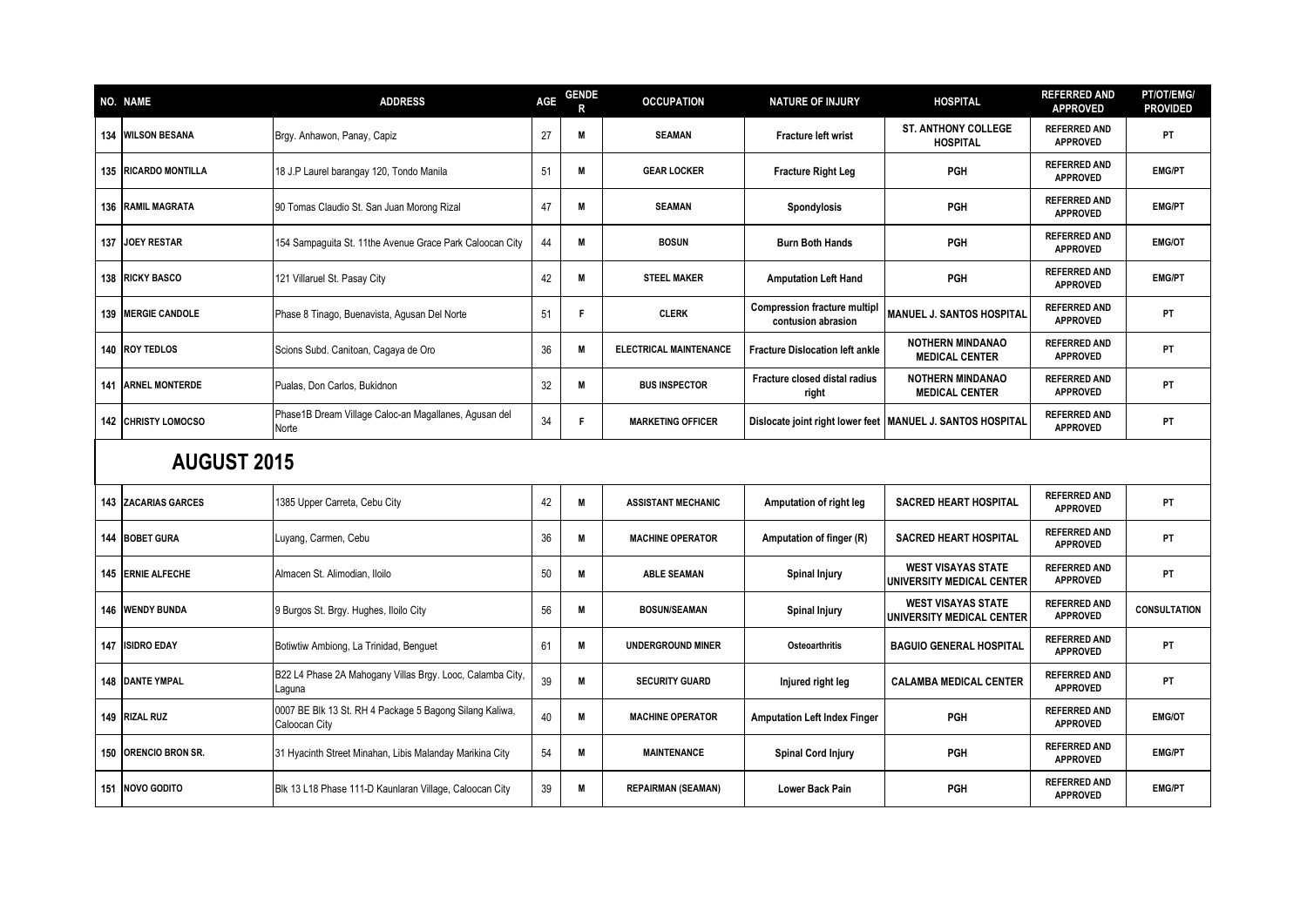| NO. NAME                        | <b>ADDRESS</b>                                                                                 | <b>AGE</b> | <b>GENDE</b> | <b>OCCUPATION</b>                           | <b>NATURE OF INJURY</b>                                                                                   | <b>HOSPITAL</b>                                                                   | <b>REFERRED AND</b><br><b>APPROVED</b> | PT/OT/EMG/<br><b>PROVIDED</b> |
|---------------------------------|------------------------------------------------------------------------------------------------|------------|--------------|---------------------------------------------|-----------------------------------------------------------------------------------------------------------|-----------------------------------------------------------------------------------|----------------------------------------|-------------------------------|
| 152 JUVALIER LUMANTAO           | Unit 404 Building 17 Centenial Village Western Bicutan,<br>Taguig City                         | 50         | M            | <b>BOSUN(SEAMAN)</b>                        | <b>Disc Deciccation</b>                                                                                   | PGH                                                                               | <b>REFERRED AND</b><br><b>APPROVED</b> | <b>EMG/PT</b>                 |
| 153 SERGIO SONER                | Phase 8A PKK 14 Blk 4 Lot 53 Bagong Silang, Caloocan City                                      | 28         | M            | <b>MACHINE OPERATOR</b>                     | <b>Amputation Left 4th Digit</b><br>Hand                                                                  | PGH                                                                               | <b>REFERRED AND</b><br><b>APPROVED</b> | <b>EMG/OT</b>                 |
| <b>154 JONATHAN SOLIMAN</b>     | 66 Arasity St. Tinajeros, Malabon City                                                         | 26         | M            | <b>MACHINE OPERATOR</b>                     | <b>Amputation Right Hand</b>                                                                              | <b>PGH</b>                                                                        | <b>REFERRED AND</b><br><b>APPROVED</b> | <b>EMG/OT</b>                 |
| <b>155 EULITO DIAZ</b>          | Blk 12 Lot 36 Saint Claire St. Capitol Park Land Barangay 177<br>Zone 15 Camarin Caloocan City | 57         | M            | <b>PITTER LEADMAN</b>                       | Ligament Repair L arm and<br><b>Right Thigh Incomplete</b><br><b>Brachial Plexux Incomplete C5-</b><br>C7 | PGH                                                                               | <b>REFERRED AND</b><br><b>APPROVED</b> | EMG/0T                        |
| <b>156   NORLIE BAROTILLA</b>   | Phase7 Salvacion Tabaco City                                                                   | 40         | M            | <b>ERECTOR</b>                              | Injured left leg and hand                                                                                 | <b>AGO GENERAL HOSPITAL</b>                                                       | <b>REFERRED AND</b><br><b>APPROVED</b> | PT                            |
| 157 DOMINGO MORCILLO, JR.       | San Roque Purok II Lagao, Gen. Santos City                                                     | 52         | M            | <b>CARE TAKER</b>                           | <b>Mild Stroke</b>                                                                                        | <b>ST. ELIZABETH HOSPITAL, INC.</b>                                               | <b>REFERRED AND</b><br><b>APPROVED</b> | PT                            |
| 158 NARCISO DAYAO JR.           | 478 Laklakan Sta Maria Bulacan                                                                 | 25         | M            | <b>STOCKMAN</b>                             | <b>Amputation Right Leg Above</b><br>the Knee                                                             | <b>PGH</b>                                                                        | <b>REFERRED AND</b><br><b>APPROVED</b> | <b>EMG/PT</b>                 |
| <b>159 IJERRY MAROLLANO</b>     | Pinesville Subdivision, Baguio City                                                            | 60         | M            | <b>BALL MILL OPERATOR</b>                   | <b>Spinal Injury</b>                                                                                      | <b>BAGUIO GENERAL HOSPITAL</b>                                                    | <b>REFERRED AND</b><br><b>APPROVED</b> | PT                            |
| <b>160 JOHNY SILVOSA</b>        | KM 22 Los Amigo Calinan, Davao City                                                            | 43         | M            | <b>SECURITY GUARD</b>                       | Fractured right knee and leg                                                                              | <b>MINDANAO ORTHOPEDIC</b><br><b>SPORTS &amp; REHABILITATION</b><br><b>CENTER</b> | <b>REFERRED AND</b><br><b>APPROVED</b> | PT                            |
| <b>161 SHEILA MARIE ORLANDA</b> | Lot 2 Blk 4A Milano St. Amare Homes, Daras, Tanauan City,<br><b>Batangas</b>                   | 29         | F            | HR ADMINISTRATIVE STAFF                     | Inured right leg and left foot                                                                            | <b>CALAMBA MEDICAL CENTER</b>                                                     | <b>REFERRED AND</b><br><b>APPROVED</b> | PT                            |
| 162 REXAN GALVEZ                | #34 Taganahan St. Bagumbayan South, Navotas City                                               | 44         | M            | <b>JANITOR</b>                              | Amputation of leg-above the<br>knee (L)                                                                   | PGH                                                                               | <b>REFERRED AND</b><br><b>APPROVED</b> | <b>EMG/PT</b>                 |
| 163 RICARDO MONIS               | 005 Purok Sadio Loakan Proper, Baguio City                                                     | 55         | M            | <b>SECURITY GUARD</b>                       | Injured right knee                                                                                        | <b>BAGUIO GENERAL HOSPITAL</b>                                                    | <b>REFERRED AND</b><br><b>APPROVED</b> | PT                            |
| SEPTEMBER2015                   |                                                                                                |            |              |                                             |                                                                                                           |                                                                                   |                                        |                               |
| 164 JANUS CALO                  | Phase 1 Sumilion, Butuan City                                                                  | 39         | M            | <b>OPERATOR PAYWADER</b>                    | Left arm and head injury                                                                                  | <b>MANUEL J. SANTOS HOSPITAL</b>                                                  | <b>REFERRED AND</b><br><b>APPROVED</b> | PT                            |
| 165 ALLAN BUICO                 | 044 KBS Comp. Ususan Extn. Brgy. 281 District II Caloocan<br>City                              | 41         | M            | 2ND PANTRY MAN                              | <b>Fractured Right Ankle</b>                                                                              | PGH                                                                               | <b>REFERRED AND</b><br><b>APPROVED</b> | PT                            |
| 166 JED PORNOSDORO              | B18 L9 Phase 4 Mahogany Villas, Bmboo grove, Brgy. Looc<br>Calamba City, Laguna                | 28         | M            | <b>CUSTOMER ACCOUNT</b><br><b>EXECUTIVE</b> | <b>Fractured Right Leg</b>                                                                                | <b>CALAMBA MEDICAL CENTER</b>                                                     | <b>REFERRED AND</b><br><b>APPROVED</b> | PT                            |
| 167 JAIME CHUA                  | 27 Meleguas St. 11th Avenue Caloocan City                                                      | 59         | M            | <b>MACHINE OPERATOR</b>                     | <b>Amputation Left Index Finger</b>                                                                       | <b>PGH</b>                                                                        | <b>REFERRED AND</b><br><b>APPROVED</b> | <b>EMG</b>                    |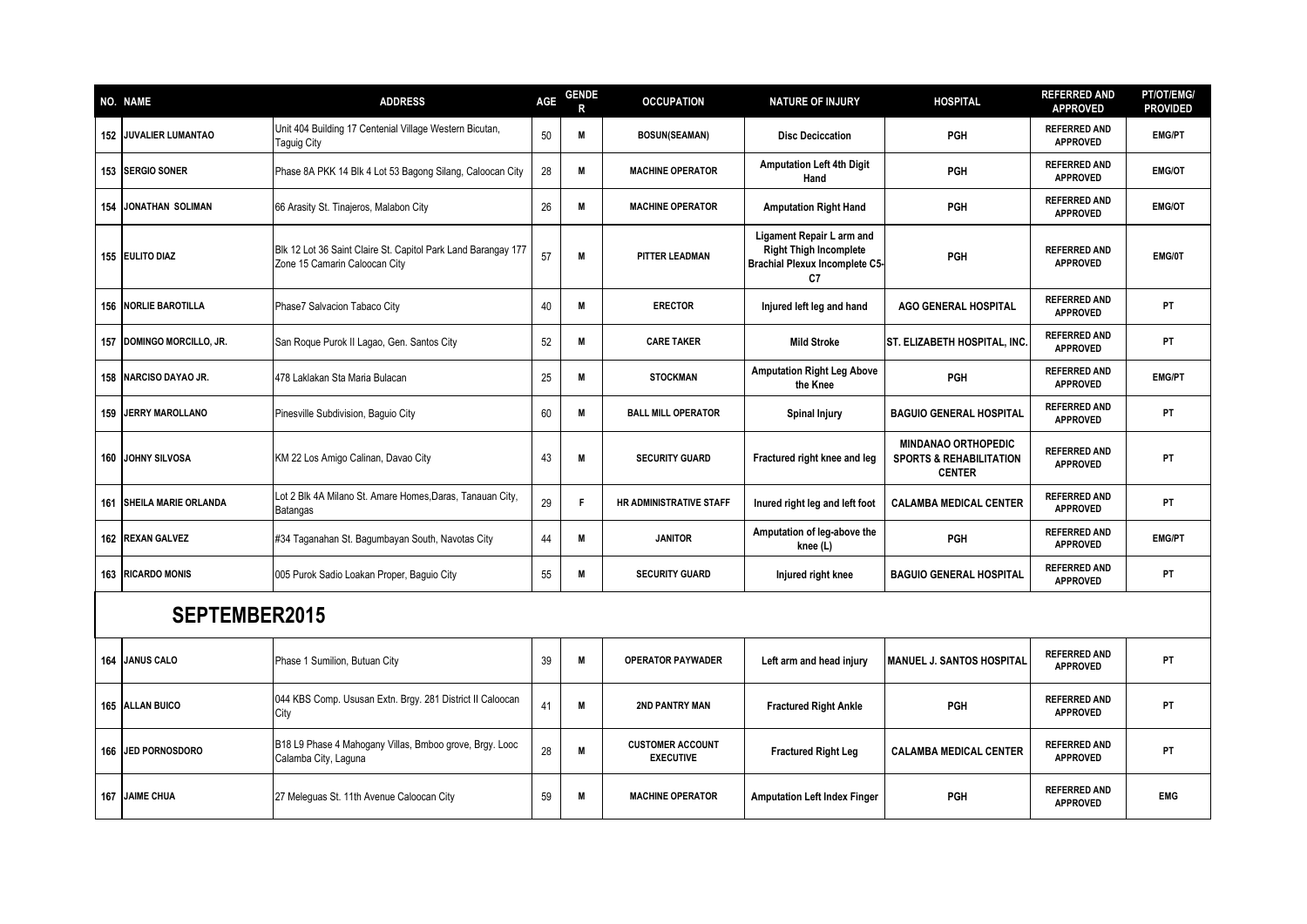| NO. NAME                        | <b>ADDRESS</b>                                                                     | AGE | <b>GENDE</b><br>R | <b>OCCUPATION</b>                               | <b>NATURE OF INJURY</b>                                          | <b>HOSPITAL</b>                                            | <b>REFERRED AND</b><br><b>APPROVED</b> | PT/OT/EMG/<br><b>PROVIDED</b> |
|---------------------------------|------------------------------------------------------------------------------------|-----|-------------------|-------------------------------------------------|------------------------------------------------------------------|------------------------------------------------------------|----------------------------------------|-------------------------------|
| <b>168 ALTON MACAPAGONG</b>     | Lot 17, Omega Ville Phase 5 Knight oF Columbus Barangay<br>San Roque Antipolo City | 49  | M                 | <b>DISPATCHER</b>                               | <b>Fractured Right And left  Leg</b>                             | PGH                                                        | <b>REFERRED AND</b><br><b>APPROVED</b> | <b>EMG/PT</b>                 |
| 169 ANGELITO OLEGARIO           | 1352 E-San Antonio St. Paco, Manila                                                | 45  | M                 | COOK                                            | L4-L5 Disc Bulge; L5 S1 Disc<br>Protrusion                       | PGH                                                        | <b>REFERRED AND</b><br><b>APPROVED</b> | <b>EMG/PT</b>                 |
| 170 MARLON BABARAN              | Enrile, Cagayan                                                                    | 37  | M                 | <b>SECURITY GUARD</b>                           | Fractured right shoulder                                         | DR. DOMINGO S. DE LEON<br><b>GENERAL HOSPITAL</b>          | <b>REFERRED AND</b><br><b>APPROVED</b> | PT                            |
| 171 SALVACION NONOG             | 19 Baguio Country Club Village Baguio City                                         | 54  | F                 | <b>MAINTENANCE</b>                              | Lumbar spine                                                     | <b>BAGUIO GENERAL HOSPITAL</b>                             | <b>REFERRED AND</b><br><b>APPROVED</b> | PT                            |
| <b>172   TIMOTEO LOQUITE</b>    | Tagcatong, Carmen, Agusan del Norte                                                | 59  | M                 | <b>SPREAD OPERATOR</b>                          | 2nd degree burn                                                  | <b>MANUEL J. SANTOS HOSPITAL</b>                           | <b>REFERRED AND</b><br><b>APPROVED</b> | PT                            |
| 173 MARK ANTHONY CRUZ           | Phase 2 Package 1 Blk 7 Lot 3 Bagong Silang Caloocan City                          | 24  | M                 | <b>MACHINE OPERATOR</b>                         | <b>Amputation Middle Finger,</b><br><b>Ring and Small Finger</b> | <b>PGH</b>                                                 | <b>REFERRED AND</b><br><b>APPROVED</b> | <b>EMG/OT</b>                 |
| 174 JOPITER CONTILLO            | Jurisdicion, Alcala, Cagayan                                                       | 32  | M                 | <b>DRIVER</b>                                   | Injured left leg and left arm                                    | DR. DOMINGO S. DE LEON<br><b>GENERAL HOSPITAL</b>          | <b>REFERRED AND</b><br><b>APPROVED</b> | PT                            |
| 175   DEYMOURE GILDREAX ZIPAGAN | Purok 6 San Fermin Cauayan City, Isabela                                           | 39  | F                 | <b>ACTING SR. TREASURY</b><br><b>SPECIALIST</b> | <b>Acute CVA infarct</b>                                         | <b>CAUAYAN MULTI SPECIALTY</b><br><b>CLINIC</b>            | <b>REFERRED AND</b><br><b>APPROVED</b> | PT                            |
| 176 JOENIFER LLAIT              | Ungka II Pavia, Iloilo City                                                        | 29  | M                 | <b>SEAMAN</b>                                   | <b>Fracture Dislocation</b>                                      | <b>WEST VISAYAS STATE</b><br>UNIVERSITY MEDICAL CENTER     | <b>REFERRED AND</b><br><b>APPROVED</b> | PT                            |
| 177 FREO JONEL                  | 2671 B8 L3 ROMHAI Lamesa St. Ugong Valenzuela City                                 | 25  | M                 | <b>PRODUCTION HELPER</b>                        | Amputation of left small, ring,<br>middle, index finger          | PGH                                                        | <b>REFERRED AND</b><br><b>APPROVED</b> | PT                            |
| 178 JACINTO AVINANTE            | III Naval St. Baritan Malabon City                                                 | 67  | M                 | <b>SEAMAN</b>                                   | <b>Spinal Injury</b>                                             | PGH                                                        | <b>REFERRED AND</b><br><b>APPROVED</b> | PT                            |
| <b>OCTOBER 2015</b>             |                                                                                    |     |                   |                                                 |                                                                  |                                                            |                                        |                               |
| 179 RODMER CLAOR                | 156 Z-2 Mendoza Compound Patag, Cagayan de Oro City                                | 29  | M                 | <b>SEAMAN</b>                                   | Injured left and right hand                                      | <b>NMMC</b>                                                | <b>REFERRED AND</b><br><b>APPROVED</b> | PT                            |
| 180 RYAN PUNZALAN               | 460 Zone 3 San Miguel, San Simon, Pampanga                                         | 27  | M                 | <b>MACHINE OPERATOR</b>                         | Injured left hand                                                | <b>JOSE B. LINGAD REGIONAL</b><br><b>MEMORIAL HOSPITAL</b> | <b>REFERRED AND</b><br><b>APPROVED</b> | PT                            |
| 181 MAMER MANUEL                | 0254 Sitio 2 Pungo, Calumpit Bulacan                                               | 48  | M                 | <b>WELDER</b>                                   | <b>Fractured left knee</b>                                       | <b>JOSE B. LINGAD REGIONAL</b><br><b>MEMORIAL HOSPITAL</b> | <b>REFERRED AND</b><br><b>APPROVED</b> | PT                            |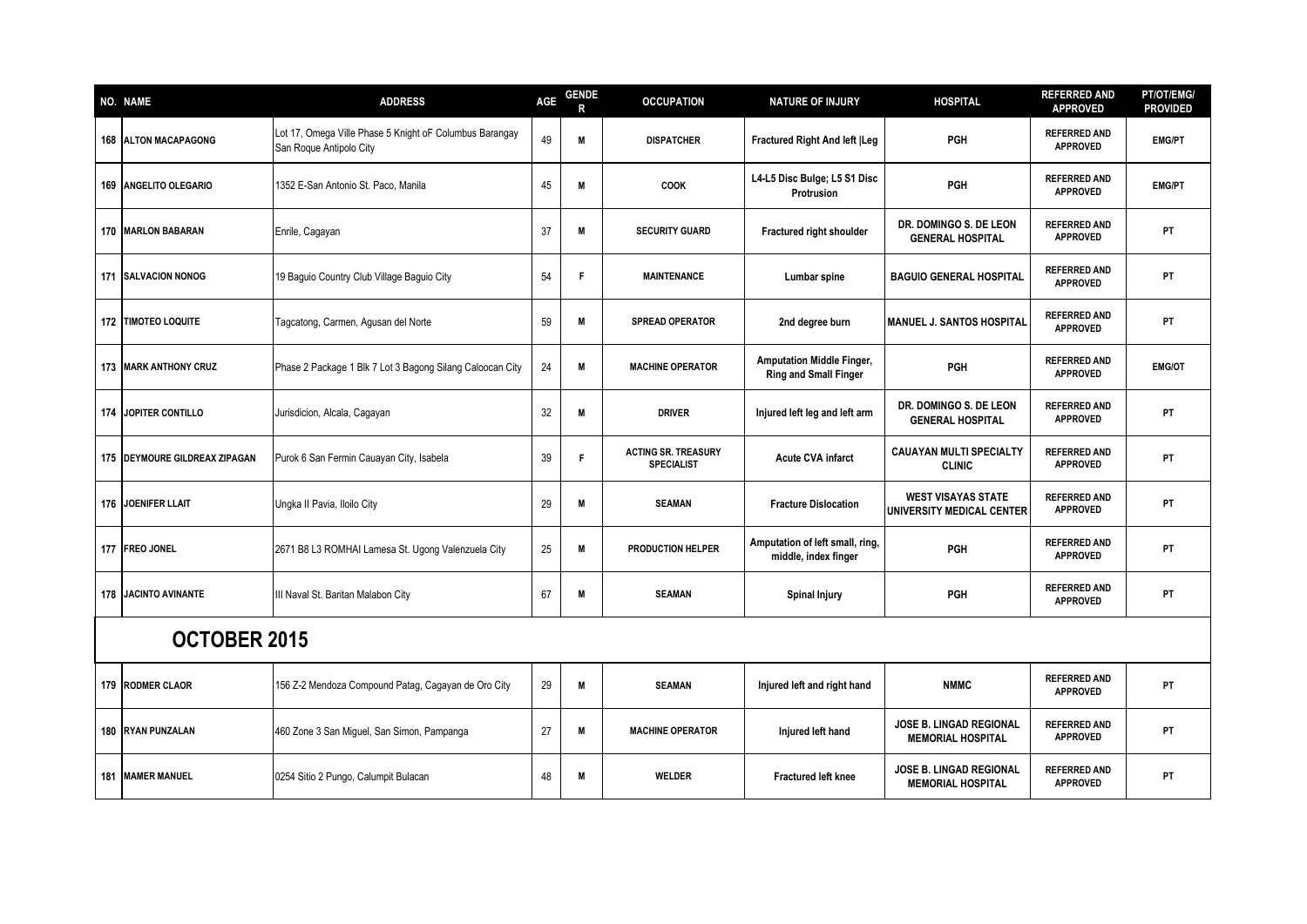| <b>NO. NAME</b>              | <b>ADDRESS</b>                                                                      | AGE | <b>GENDE</b> | <b>OCCUPATION</b>           | <b>NATURE OF INJURY</b>                           | <b>HOSPITAL</b>               | <b>REFERRED AND</b><br><b>APPROVED</b> | PT/OT/EMG/<br><b>PROVIDED</b> |
|------------------------------|-------------------------------------------------------------------------------------|-----|--------------|-----------------------------|---------------------------------------------------|-------------------------------|----------------------------------------|-------------------------------|
| <b>182 ROMEO CARMONA</b>     | 128 Brgy. 3 Em's Barrio East Legazpi City                                           | 54  | M            | <b>PERFORMANCE ENGINEER</b> | Injured 4th finger, left                          | <b>LORMA MEDICAL CENTER</b>   | <b>REFERRED AND</b><br><b>APPROVED</b> | PT                            |
| 183 REYNALDO GONZALES        | Purok 1   Brgy. Pugo, Mangaldan, Pangasinan                                         | 54  | M            | <b>MILL MECHANIC</b>        | <b>Hip Injury</b>                                 | <b>LORMA MEDICAL CENTER</b>   | <b>REFERRED AND</b><br><b>APPROVED</b> | PT                            |
| <b>184 DOMINGO FLORES</b>    | Central West, Bauang, La Union                                                      | 57  | M            | <b>HOLLOW BLOCK MAKER</b>   | Injured left middle finger                        | <b>LORMA MEDICAL CENTER</b>   | <b>REFERRED AND</b><br><b>APPROVED</b> | <b>CONSULTATION</b>           |
| 185 ANGELITO GACAD           | Boy-utan Bauang, La Union                                                           | 47  | M            | <b>CULVERT MAKER</b>        | Injured right hip                                 | <b>LORMA MEDICAL CENTER</b>   | <b>REFERRED AND</b><br><b>APPROVED</b> | PT                            |
| <b>186 MAYNARD LICAY</b>     | 24 Pot-tot Bauang, La Union                                                         | 42  | M            | <b>BUS CONDUCTOR</b>        | Lumbar spine injury                               | <b>LORMA MEDICAL CENTER</b>   | <b>REFERRED AND</b><br><b>APPROVED</b> | PT                            |
| 187 RONALD CORPUZ            | Bawanta, Bauang, La Union                                                           | 31  | M            | <b>COMPANY DRIVER</b>       | Shoulder Injury                                   | <b>LORMA MEDICAL CENTER</b>   | <b>REFERRED AND</b><br><b>APPROVED</b> | <b>CONSULTATION</b>           |
| 188 RAMIL BLANQUIZA          | Blk 8 Lot 2 UBB, Marikina City                                                      | 44  | M            | <b>MERCHANDIZER</b>         | <b>Blant Abdominal</b>                            | PGH                           | <b>REFERRED AND</b><br><b>APPROVED</b> | PT                            |
| 189 BONDOC, RAFAEL JR.       | Sitio Silangan Brgy. Canlubang, Calamba City, Laguna                                | 39  | M            | <b>AUTO ELECTRICIAN</b>     | Amputation of Below the knee<br>(L)               | <b>CALAMBA MEDICAL CENTER</b> | <b>REFERRED AND</b><br><b>APPROVED</b> | PT                            |
| 190 LORIEGA, RICHARD         | Brgy. Cabanga-an, Badiangan, Iloilo                                                 | 27  | M            | <b>SEAMAN</b>               | <b>Compression fracture, L1</b><br>Vertebral body | St. Paul's Hospital of Iloilo | <b>REFERRED AND</b><br><b>APPROVED</b> | PT                            |
| 191 IRENE JOHN PATRICK DILLO | Liong, Roxas City                                                                   | 30  | M            | <b>ELECTRICIAN</b>          | Amputation of right small<br>finger               | St. Anthony College Hospital  | <b>REFERRED AND</b><br><b>APPROVED</b> | PT                            |
| <b>192 SANTIAGO FLAVIANO</b> | Burgos St. Ilaya Pontevedra, Capiz                                                  | 35  | M            | <b>SEAMAN</b>               | <b>Second Metatarsal Bone</b>                     | St. Anthony College Hospital  | <b>REFERRED AND</b><br><b>APPROVED</b> | PT                            |
| <b>193 JAYME CARATAO</b>     | Sitio Kanaas, Singson Guadalupe Cebu City                                           | 29  | M            | <b>COMPANY DRIVER</b>       | <b>Fracture Right Leg</b>                         | <b>SACRED HEART HOSPITAL</b>  | <b>REFERRED AND</b><br><b>APPROVED</b> | PT.                           |
| <b>194 ALBERT SALMERON</b>   | Blk 12 lot 1 carissa 5B, Brgy. Kaypian, Palmera Homes<br>Subd., SJDM Bulacan        | 27  | M            | <b>Computer Programming</b> | <b>Amputation of Left Thumb</b><br>Finger         | <b>PGH</b>                    | <b>REFERRED AND</b><br><b>APPROVED</b> | <b>PT</b>                     |
| 195 DANILO MAGAHIS           | 269 E. Malaya Street, Balut, Tondo, Manila                                          | 60  | M            | <b>TORNERO</b>              | Fracture Right Arm                                | PGH                           | <b>REFERRED AND</b><br><b>APPROVED</b> | PT                            |
| 196 RUBEN TACULA             | Blk. 17 Lot 20 Estrella Homes 3, Phase I, Gaya Gaya, San<br>Jose del Monte, Bulacan | 43  | M            | <b>OILER</b>                | <b>Spinal Cord Injury</b>                         | <b>PGH</b>                    | <b>REFERRED AND</b><br><b>APPROVED</b> | PT                            |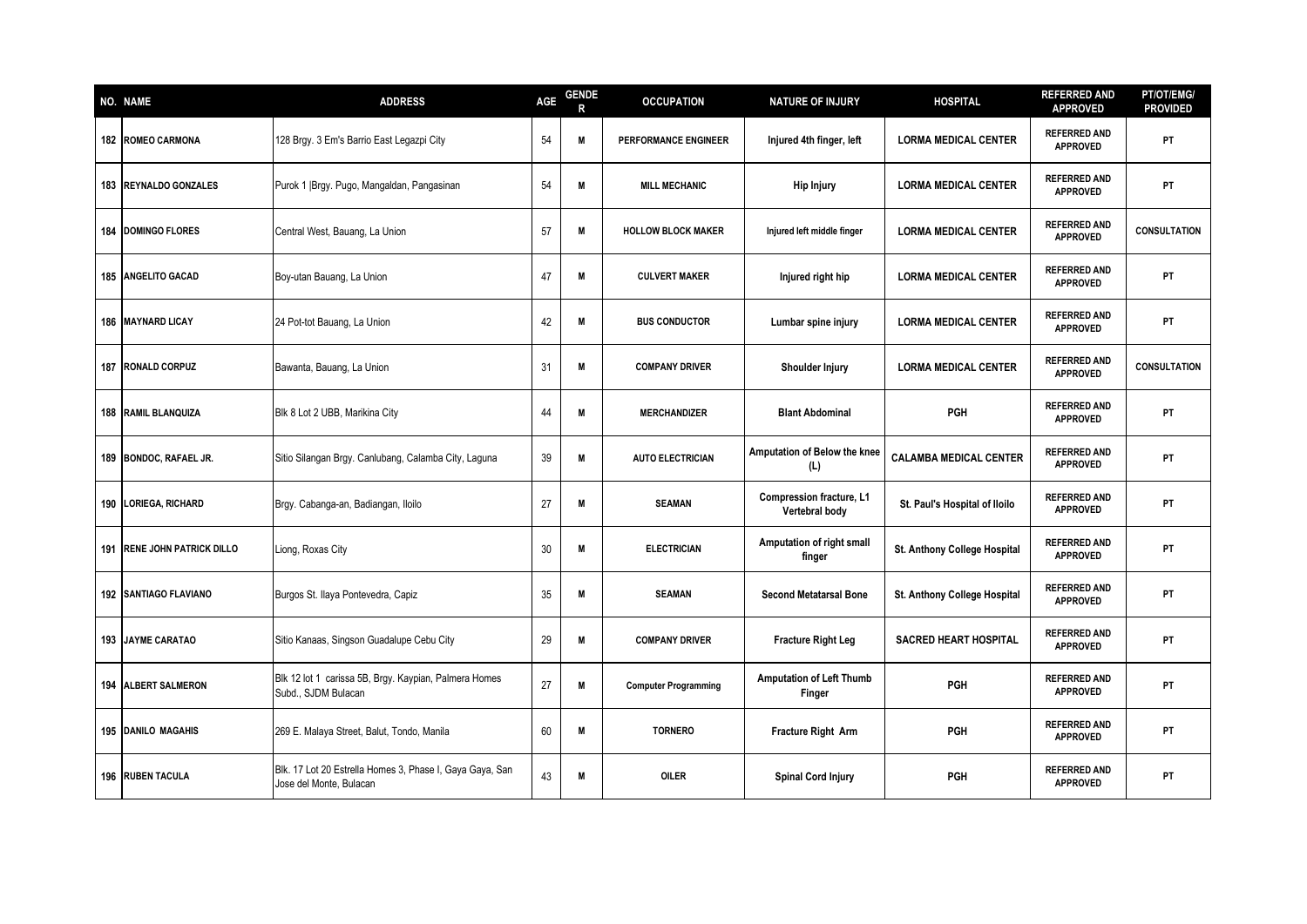| NO. NAME                   | <b>ADDRESS</b>                                                                          | AGE | <b>GENDE</b> | <b>OCCUPATION</b>                            | <b>NATURE OF INJURY</b>                                                       | <b>HOSPITAL</b>                                            | <b>REFERRED AND</b><br><b>APPROVED</b> | PT/OT/EMG/<br><b>PROVIDED</b> |
|----------------------------|-----------------------------------------------------------------------------------------|-----|--------------|----------------------------------------------|-------------------------------------------------------------------------------|------------------------------------------------------------|----------------------------------------|-------------------------------|
| <b>197 RICHARD LACERNA</b> | Blk 7 lot 12 Carissa 2A Ext., Kaypian, San Jose Del Monte<br><b>Bulacan</b>             | 36  | M            | <b>SEAMAN</b>                                | Fracture left knee patella                                                    | <b>PGH</b>                                                 | <b>REFERRED AND</b><br><b>APPROVED</b> | PT                            |
| <b>198 JOHNSON DELGADO</b> | Sitio Wugonghuyang, Bacayan, Talamban, Cebu City                                        | 23  | M            | <b>CONSTRUCTION</b>                          | Injured right leg                                                             | <b>SACRED HEART HOSPITAL</b>                               | <b>REFERRED AND</b><br><b>APPROVED</b> | PT                            |
| 199 JOEL REY               | Blk 20 Lot 24 Garnet St. Mary Homes Almanza, Las Pinas City                             | 31  | M            | <b>JANITOR</b>                               | <b>Right Femur Fractured</b>                                                  | PGH                                                        | <b>REFERRED AND</b><br><b>APPROVED</b> | PT                            |
| <b>NOVEMBER 2015</b>       |                                                                                         |     |              |                                              |                                                                               |                                                            |                                        |                               |
| 200 JOSEPH SANGCAP         | Poblacion Almeria, Biliran                                                              | 32  | M            | <b>SEAMAN</b>                                | <b>Lowback Pain</b>                                                           | <b>ASP Physical Therapy Center</b>                         | <b>REFERRED AND</b><br><b>APPROVED</b> | PT                            |
| 201 ARNOLD MALLARI         | 4843 Carnation St. Brgy. Subd. Dau, Mabalacat, Pampanga                                 | 37  | M            | <b>PAINTER</b>                               | <b>Spinal Cord Injury</b>                                                     | JOSE B. LINGAD REGIONAL<br><b>MEMORIAL HOSPITAL</b>        | <b>REFERRED AND</b><br><b>APPROVED</b> | <b>CONSULTATION</b>           |
| 202 NOLYN AQUINO           | F. Compund Pau, Calulut, City of San Fernando, Pampanga                                 | 51  | F            | <b>BRANCH MANAGER</b>                        | <b>Cardiovascular Disease</b>                                                 | <b>JOSE B. LINGAD REGIONAL</b><br><b>MEMORIAL HOSPITAL</b> | <b>REFERRED AND</b><br><b>APPROVED</b> | <b>CONSULTATION</b>           |
| 203 VICENTE TALARO SR.     | Blk 8 Lot 8 Phase I metroland teraces Barangay de Ocampo<br>Trece Marteres City, Cavite | 42  | M            | <b>PRODUCTION</b>                            | <b>Fracture left Knee</b>                                                     | <b>PGH</b>                                                 | <b>REFERRED AND</b><br><b>APPROVED</b> | PT                            |
| 204 ABALICIO RAMIL         | Blk 16 Lot 8 Nothville 1B punturin Valenzuela City                                      | 24  | M            | <b>CHECKER/OPERATOR</b>                      | Fracture right Thumb and<br>Index finger                                      | PGH                                                        | <b>REFERRED AND</b><br><b>APPROVED</b> | PT                            |
| 205 PADILLA ARIEL          | 60 NDR Dizon Compound Bahay Pari St. Sixto De Leon<br>Marulas, Valenzuela City          | 38  | M            | OILER(SEAMAN)                                | <b>Fracture/dislocation of Lumbar</b><br>Spine                                | PGH                                                        | <b>REFERRED AND</b><br><b>APPROVED</b> | PT                            |
| 206 ROWEL TESORERO         | 880 Blk 25 sto Nino Bilibiran Binangona Rizal                                           | 30  | M            | <b>MERCHANDIZER</b>                          | Fracture left Leg                                                             | PGH                                                        | <b>REFERRED AND</b><br><b>APPROVED</b> | PT                            |
| 207 ROTELLO SALUT          | 1150 Mabuhay St. Tondo Manila                                                           | 48  | M            | <b>SEAMAN</b>                                | <b>Right Knee Medial Collateral</b><br>ligament Sprain Meniscal Tear<br>Right | <b>PGH</b>                                                 | <b>REFERRED AND</b><br><b>APPROVED</b> | PT                            |
| 208 DESIREE CAMARA         | V-Mar Subdivision, Cabato Rd. Petuan Zamboanga City                                     | 38  | F            | <b>POPULATION PROGRAM</b><br><b>WORKER I</b> | Fractured Tibia, Fibula (L)                                                   | ZAMBOANGA CITY MEDICAL<br><b>CENTER</b>                    | <b>REFERRED AND</b><br><b>APPROVED</b> | <b>CONSULTATION</b>           |
| 209 RODERICK JIMENEZ       | Purok 8D Recodo Zamboanga City                                                          | 28  | M            | <b>VENEER CLIPPER</b>                        | Amputation of Finger 2nd, 4rd<br>digit (R)                                    | ZAMBOANGA CITY MEDICAL<br><b>CENTER</b>                    | <b>REFERRED AND</b><br><b>APPROVED</b> | <b>CONSULTATION</b>           |
| 210 LEON AMADING, JR.      | Brgy. Abut Quezon, Isabela                                                              | 37  | M            | <b>ABLE SEAMAN</b>                           | Amputation of left thumb and<br>ring finger                                   | <b>CAUAYAN MULTI SPECIALTY</b><br><b>CLINIC</b>            | <b>REFERRED AND</b><br><b>APPROVED</b> | PT                            |